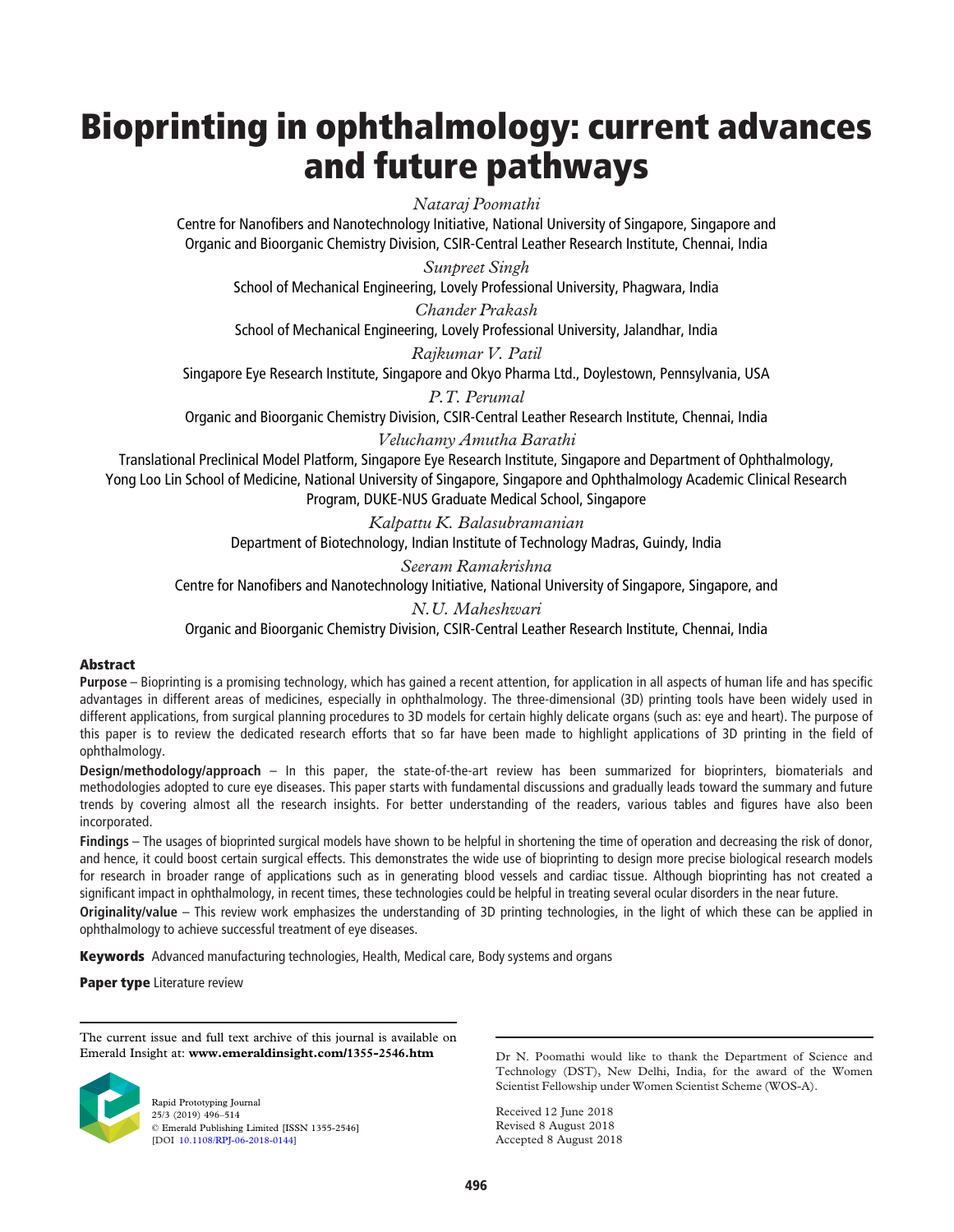# 1. Introduction

Three-dimensional (3D) printing in the area of rapid prototyping, rapid manufacturing and rapid tooling (Ho *et al.*, 2015; Jerez-Mesa *et al.*, 2017) has provided excellent service since 30 years. Owing to tremendous benefits offered by 3D printers, now, its accessibility for industrial and hobbyist users has drastically increased during the recent decade (Stansbury and Idacavage, 2016). Globally, the sale of printing devices, their workhorse materials and utility with respect to industries has also grown over 33 per cent in past three years (Wohlers and Caffrey, 2015). The IDTechEx report in *The Guardian* highlighted that the medical market is expected to grow about \$867m by 2025, wherein the inclusion of 3D printed organs and tissues would be of average potential of \$6bn in a decade (Butler, 2014; IDtechex, 2014). Interestingly, evolutions of 3D printer are not only limited to the manufacturing hubs but also are becoming the parts of educational institutes, public libraries and research laboratories (Jerez-Mesa *et al.*, 2017). The 3D printing process works on the lines of the additive manufacturing (AM) principle which illustrates the layer-uponlayer joining of feedstock with the help of external stimulation (ASTM F2792-12a, 2012; Slotwinski, 2014; Sood *et al.*, 2009). The functional and non-functional parts are built using computer-aided design (CAD)/computer-aided manufacturing (CAM)-based software packages that transform a computer design into physical part in an additive manner.

This technique is widely adopted similar to 2D printing on the surface of paper. Using 3D printing, it is possible to print guns, clothing and designer jewelry and car parts. These technologies are more advent in the medical fields and have the possibilities to revolutionize surgical and medical fields. Ample numbers of literature reports are investigated on both cell culture and 3D printing in terms of vascular networks, fabrication of blood vessels, bandages, ears, bones, exoskeletons, dental prosthetics and windpipes (Schubert *et al.*, 2014; Fedorovich *et al.*, 2011; Mannoor *et al.*, 2013). Very soon, the potential of emerging 3D printing technologies will be witnessed in materials science and cell biology. Furthermore, this technology is applied to manufacture medical devices such as splints and stents for clinical usage (Fielding *et al.*, 2012). This technology is also applied by the research communities to generate prototypes for all special parts, kinds and novel designs collectively with structural models with specific designs. 3D printing methods are fairly non-economical to obtain specific products, and the existing materials must meet certain specifications in accordance with the products.

It is widely adopted for designing complex parts and it can replace a congregated device as a single fabricated device. In addition, 3D printing has a significant impact on manufacturing sector mainly to improve reliability, build speed and intuitive user interfaces. Different materials have been designed based on 3D printing to meet the manufacturing scope especially for research institutions; independent materials supply companies and machine manufacturers (Zopf *et al.*, 2013). The most difficult situation in developing a new material is the requirement of processing conditions along with phase change. Currently, AM techniques are regarded as one of the latest and the best ways available for building human specific structures via using biological/biocompatible materials

*Volume 25 · Number 3 · 2019 · 496*–*514*

(Fahad *et al.*, 2013). In case of AM, problems in placing multiple cells, biomaterials and active molecules within defined contours is one of the critical barriers in controlling the architecture of the resulting products. As an answer to aforementioned barriers, the latest bioprinting technology has the ability to construct 2D and 3D structures with high precision and proper placement of cells, biomaterials and biomolecules at decided sites (Hoch *et al.*, 2014).

The 3D bioprinter can print liquids mixtures within 50°C-150°C temperature frame and also print a wider range of biomaterials, including ceramics, cells, proteins, hydrogels, biodegradable polymers, etc. In the history of bioprinting, the step was taken by Thomas Boland in 2000, at Clemson University, as he positioned bacteria mixture inside an ink cartridge and then followed by printing a bio structure using an ordinary ink-jet printer. Upon successful achievement, he filed and granted a patent in 2003 and 2006. Further, Dr Gabor Forgacs (Professor of Missouri University, USA) defined the development of cellular bio-ink and established Novogen bioprinting platform (Seol *et al.*, 2014). Noticeably, the development of various bio-ink materials enabled the scientists to precisely manipulate the biological and biochemical *in-vivo* environments of living beings to create the complex biological constructs through cells (Hospodiuk *et al.*, 2017).

In 2007, the first advanced bioprinter, NovoGen MMX, was constructed by his group and commercialized by Orgonovo Inc. This printer was very costly that affected its sale. The first publication on bioprinting of organ was made in 2003 by Thomas Boland, Dr Forgacs and Dr Mironov (Beaman *et al.*, 2004; Mironov *et al.*, 2003). During 2003-2011, various developments in bioprinting application domain have been made as indicated by Dababneh and Ozbolat (2014). Song *et al.*(2010) developed three-axes bioprinting system consisting of system controlled injection syringe. As used in various fields, 3D printing technology could also be beneficial in ophthalmology. This technique is likely to be applied to design different varieties from printing of spectacles to printing of ocular tissues such as cornea and sclera for the research purposes (Shim *et al.*, 2012). According to Yap *et al.* (2017), 3D printing has the potential to produce life like bio-models with true physical characteristics to enhance the study of human anatomy and analysis of diseases. In addition, the combination of 3D printing and 3D scanning technology customization of prosthetic 3D printed eye could be designed in just few weeks. The 3D printing technology may adopt in the future for the production of entire new organs to cure specific diseases. The possible ophthalmology applications of 3D printing could be in corneal surgical planning, glaucoma valve design and patientspecific prosthetic ocular implants (Ji*et al.*, 2018).

# 2. Three-dimensional printing technologies

A numerous number of 3D printing techniques are available based on their classes (liquid, solid and powder), as cited by Moroni *et al.* (2004), Turner *et al.* (2014), Shirazi *et al.* (2015), Singh and Ramakrishna (2017). Apart from the commercialized techniques, there are numerous in-house developed systems that failed to maintain their market values, for example, layer beams, solid ground curing, Teijin Seiki's solid form system, Meiko's AM system for the jewelry industry, SLP, computer-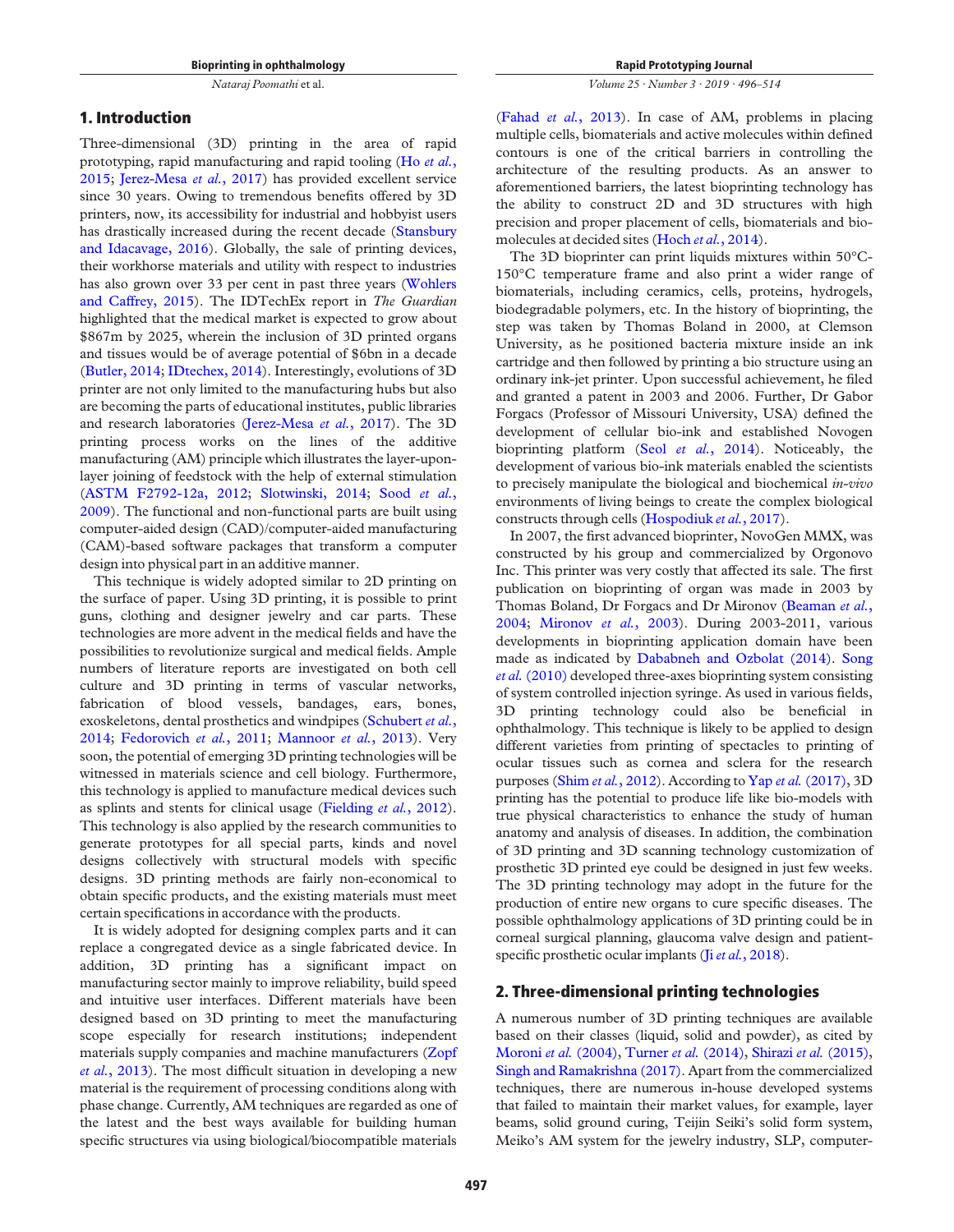*Nataraj Poomathi* et al.

assisted laser-active modeling machine, layer modeling system, light sculpting, Plastic Sheet lamination by Solidimension, Paper lamination technology by KIRA, CAM-LEM'S CL 100, ENNEX corporation's offset fabbers, Shape deposition manufacturing process, Direct shell production casting by Soligen, Multiphase jet solidification by Fraunhofer and LASFORM technology by Aeromet corporation.

## 2.1 Bioprinting techniques

In today's time, bioprinting technologies are gaining much attention due to its ability to overcome many engineering challenges encountered in the field of tissue engineering (TE), Billiet *et al.* (2012), Xu *et al.* (2009). These technologies help in building key TE applications that involve cells, scaffolds and other biological molecules. Various challenges and problems of conventional TE approach, mainly in-terms of geometrical complexity and precision, can be readily solved through bioprinters. These computer-controlled methods have capabilities to assemble near-net shaped 3D objects through layer-wise deposition or layer-wise curing or layer-wise crosslinking of materials. For example, nozzle-based deposition techniques make use of hydro-gels and cells; dropping cell/bioink, as required, printers make cross-linking between adjacent layers; and layers-on-layer cross-linking of synthetic or natural polymers through selective light-based irradiation of single cells. Basically, the process of bioprinting mainly divided into three sequential technological steps (Billiet *et al.*, 2012): preprocessing, printing and post-processing. These technological steps start with pre-processing, in which a blueprint of tissue or organ design, using imaging and computer-aided design techniques, is drawn. During printing, cells are seeded onto solid and biodegradable scaffolds and formation of tissue is induced by bio-molecule growth factors. In the last part, the printed structure undergoes tissue remodeling and maturation in an especially designed chamber, bioreactor, which accelerates tissue maturation. Bioprinters can control the shape, size, internal porosity and interconnectivity of a TE services (Figure 1).

There are basically three types of biological printing systems (such as: laser based, extrusion based and inkjet-based), which vary in their ability to ensure the deposition accuracy, stability, and viability of cells (Dababneh and Ozbolat, 2014). The technologies can further divide into approaches used for fastsolidification of stimuli-sensitive (such as light, heat or chemical) bio-materials. There are three basic approaches, being used for almost all types of bioprinters (Ozbolat and Yu, 2013; Jakab *et al.*, 2010; Steer *et al.*, 2003; Mironov *et al.*, 2009): bio-mimicry, autonomous self-assembly and mini-tissue building. Table I compiles applications, capabilities, workhorse materials and the merits and demerits of available bioprinters, whereas Table II outlines the biomedical practices of bioprinters.

#### *2.1.1 Jetting-based bioprinting*

Jetting-based bioprinting (Figure 2) is a non-contact type printing technique which is used for generating 2D and 3D biomedical structures by using picolitre bio-ink droplets, layered on substrate (Wilson and Boland, 2003; Peltola *et al.*, 2008). The jet-based bioprinters can be categorized by the mechanism used to generate the bio-ink droplet (thermal *Volume 25 · Number 3 · 2019 · 496*–*514*

Figure 1 Step-by-step description of bioprinting



Note: Reproduced with permission from reference Source: Murphy and Atala (2014)

method, piezoelectric actuator, laser-induced and pneumatic), Lee *et al.* (2009). The thermal method involves the use of a heat generator, which increases temperature locally within the bioink chamber, and this localized heat produces a bubble, ejected as a small droplet. The piezoelectric actuator utilizes piezocrystal pulse actuator triggered by current and finally ejects a small droplet. The thermal and piezoelectric methods are the most widely used phenomenon in jetting-based bioprinting, and due to this, only these delivery mechanisms are being used for commercial printers. In case of laser-induced method, relatively high-resolution patterns can be produced, but cell viability reduced in the printed hydrogels as delivered on the platform. The droplets are generated by an opening and closing of micro valve in case of pneumatic pressure systems. This method is simplest as compared to others and moreover is suitable to eject droplets of picolitre volume, with 20-100  $\mu$ m resolution (Chang *et al.*, 2011).

Low viscous materials (such as: saline,  $CaCl<sub>2</sub>$ , thrombin and fibrogen) have been used as bio-inks for these types of bioprinters (deGans and Schubert, 2004). Generally, the mechanical properties of jet-printed structures are weak and the fabrication of durable structures, that can maintain their structures and withstand loads after implantation is not optimal. In this technique, bio-ink is made of cells and biomaterials and used to print living cells in the form of droplets of 10,000- 30,000 cells (Boland *et al.*, 2006). A group of researchers modified the inkjet printer to allow reproducible and precise arrangement of multiple cell types together within the specific matrices to create complex heterogeneous structures (Cui and Boland, 2009).

Researchers have examined the drawbacks of this printer of blood vessels and heart valves as the hydrogels used in inkjet printers are soft enough to withstand the physiological conditions (Xu *et al.*, 2011; Hockaday *et al.*, 2012). Notwithstanding these limitations, this printer offers numerous benefits, which involves low cost, high resolution, high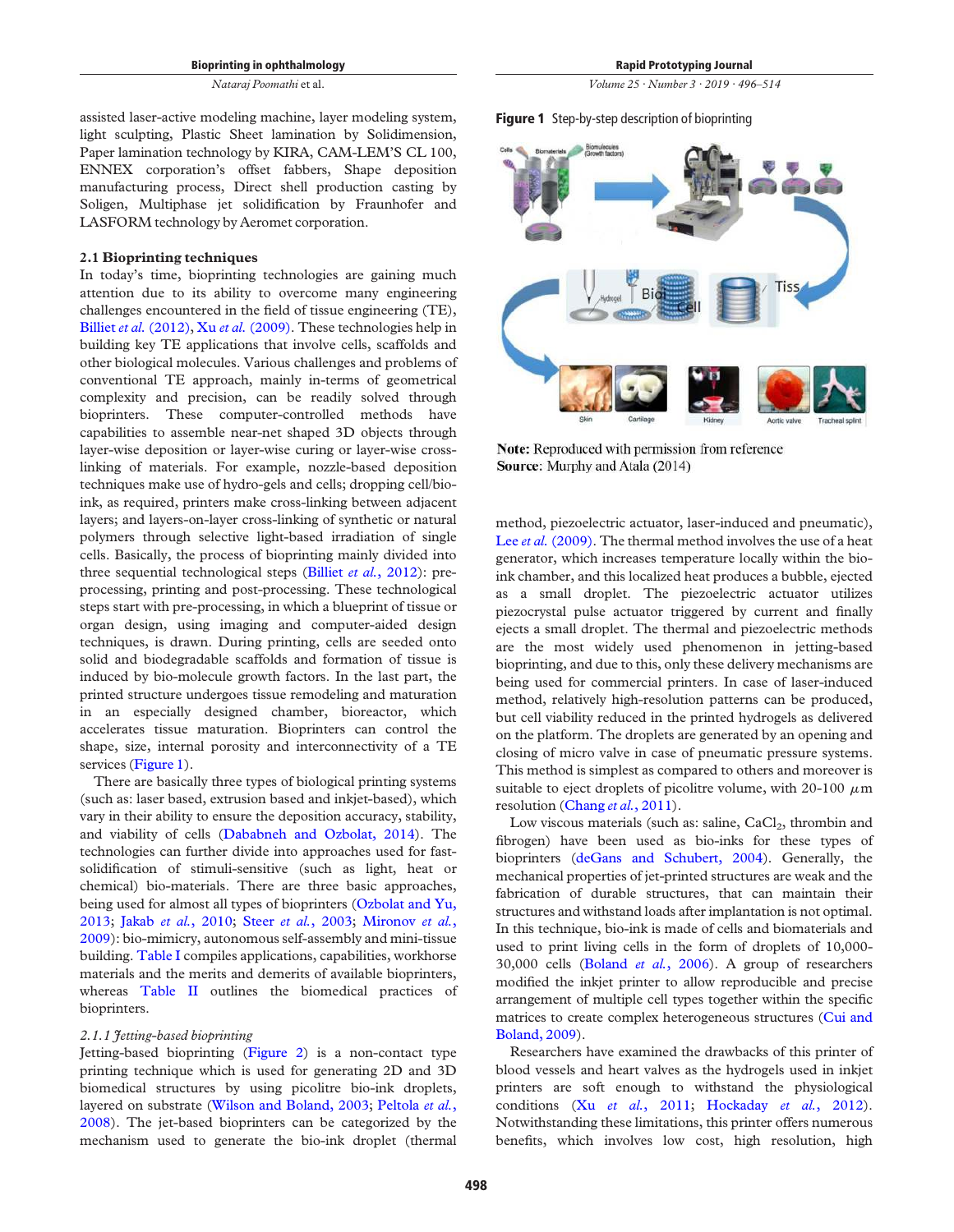*Nataraj Poomathi* et al.

Rapid Prototyping Journal

*Volume 25 · Number 3 · 2019 · 496*–*514*

Table I A Comprehensive specification list of bioprinters

|                                        |                                           | <b>Type of bioprinter</b>           |                                  |  |  |
|----------------------------------------|-------------------------------------------|-------------------------------------|----------------------------------|--|--|
| Characteristics/specification          | Ink-jet based                             | <b>Extrusion based</b>              | <b>Laser based</b>               |  |  |
| <b>Mechanism of printing</b>           | Deposition of droplets (contact-type)     | Pressurized deposition of           | Light or heat evaporation and    |  |  |
|                                        |                                           | biomaterials (contact-type)         | thereafter deposition (non-      |  |  |
|                                        |                                           |                                     | contact type)                    |  |  |
| <b>Printing speed</b>                  | Fast $(<$ 10,000 droplets/s)              | Slow                                | Medium                           |  |  |
| <b>Droplet size</b>                    | 50-300lm                                  | $100$ lm $-1$ mm                    | $>20$ lm                         |  |  |
| <b>Material viscosities</b>            | $3.5 - 12$ mPa/s                          | 30 mPa/s to $>6 \times 107$ mPa/s   | $1 - 300$ m $Pa/s$               |  |  |
| <b>Cell densities</b>                  | Low, $<$ 106 cells/ml                     | High, cell spheroids                | Medium, 108 cells/ml             |  |  |
| <b>Cell viability</b>                  | >85%                                      | 40-80%                              | >95%                             |  |  |
| <b>Resolution</b>                      | Medium                                    | Medium to low                       | High                             |  |  |
| Multi-cellular feasibility             | Yes                                       | Yes                                 | Yes                              |  |  |
| <b>Throughput</b>                      | High                                      | Medium-low                          | Low                              |  |  |
| Mechanical/structural integrity        | Low                                       | High                                | Low                              |  |  |
| <b>Fabrication time</b>                | Medium                                    | Short                               | Long                             |  |  |
| <b>Processing modes</b>                | <b>Mechanical and thermal</b>             | Mechanical, thermal and<br>chemical | <b>Optical</b>                   |  |  |
| <b>Control of single-cell printing</b> | Low                                       | Medium                              | High                             |  |  |
| <b>Gelation speed</b>                  | High                                      | Medium                              | High                             |  |  |
| <b>Materials</b>                       | Low-viscosity suspension of living cells, | Hydrogel, melt, cells, proteins     | Hydrogel, media, cells,          |  |  |
|                                        | bio-molecules and growth factors          | and ceramic materials.              | proteins and ceramic materials   |  |  |
|                                        |                                           | solutions, pastes, or               | of varying viscosity             |  |  |
|                                        |                                           | dispersions of low to high          |                                  |  |  |
|                                        |                                           | viscosity, PLGA, tricalcium         |                                  |  |  |
|                                        |                                           | phosphate (TCP), collagen and       |                                  |  |  |
|                                        |                                           | chitosan, collagenalginate-         |                                  |  |  |
|                                        |                                           | silica composites coated with       |                                  |  |  |
|                                        |                                           | HA, and agarose with gelatin        |                                  |  |  |
| <b>Printer cost</b>                    | l ow                                      | Medium                              | High                             |  |  |
| Advantageous                           | Affordable and versatile                  | Multiple compositions and           | High accuracy, single cell       |  |  |
|                                        |                                           | good mechanical Properties          | manipulation and high-           |  |  |
|                                        |                                           |                                     | viscosity material               |  |  |
| <b>Disadvantageous</b>                 | Low viscosity prevents build-up in 3D     | Shear stress on nozzle tip wall,    | Cell-unfriendly, low scalability |  |  |
|                                        | and low strength                          | limited biomaterial used and        | and low viscosity prevents       |  |  |
|                                        |                                           | relatively low accuracy             | build-up in 3D                   |  |  |
|                                        |                                           |                                     |                                  |  |  |

Source: Malda et al. (2013), Wu and Ringeisen (2010), Raof et al. (2011), Keriquel et al. (2017), Moon et al. (2011), Duan et al. (2013), Chien et al. (2013), Guillemot et al. (2010), Lim et al. (2010), Ali et al. (2014), Xu et al. (2014), Bernhard et al. (2016), Sawkins et al. (2015)

speed and compatibility with many biological materials. Applications of jetting-based 3D printers in ophthalmology are not new, but the growth of this technology in this particular field of application is very slow due to numerous facts which include unavailability of the suitable workhorse materials, precision while printing, change in the chemical and physical properties of materials upon exposure to heat or pneumatic pressure and majorly cost constraints associated with printers. Half a decade ago, researchers at Princeton University demonstrated the solution for fabricating micrometer scale mid infra-red lenses of  $10-350 \mu m$ diameter and 10-700 focal lengths, especially for integrated optics using inkjet printer (Sanchez *et al.*, 2011). Similarly, Sung *et al.* (2015) fabricated flexible optical lenses by *in situ* curing liquid polydimethylsiloxane droplets on a preheated smooth surface with an inkjet printing process. Recently, researchers outlined the detailed study of fabrication ARPE-19 and photo-receptors retina for the treatment of various retina problems.

In 2013, an inkjet-based printer was first time used for printing of the adult eye cells for producing customized tissue implants with the hope of curing various types of genetic and accidental blindness. The research team faced failures at the first instance as the optic nerves cells of the rats, which they tried as a pilot experimentation, failed due to fragility issues (Jose *et al.*, 2016). It seems logical if one could use the category of those materials that can provide ease of jetting along with precision with minimal aid of heating or pressure (Bakhshinejad and D'souza, 2015) for reducing collapsibility and discontinuity in the bio-ink stream (Castrejon-Pita *et al.*, 2013). However, the development of such materials is itself a virgin field of study and would take lot of expertise, time and expenditures. Furthermore, manufacturing with jetting-based bioprinters challenge the chemists and materials scientists to find out the ways of delivering both structural and functional materials in liquid form at times (Wu *et al.*, 2016). Another area to work is to eliminate the purely usage of biological material in liquid form and to develop a novel deposition method that could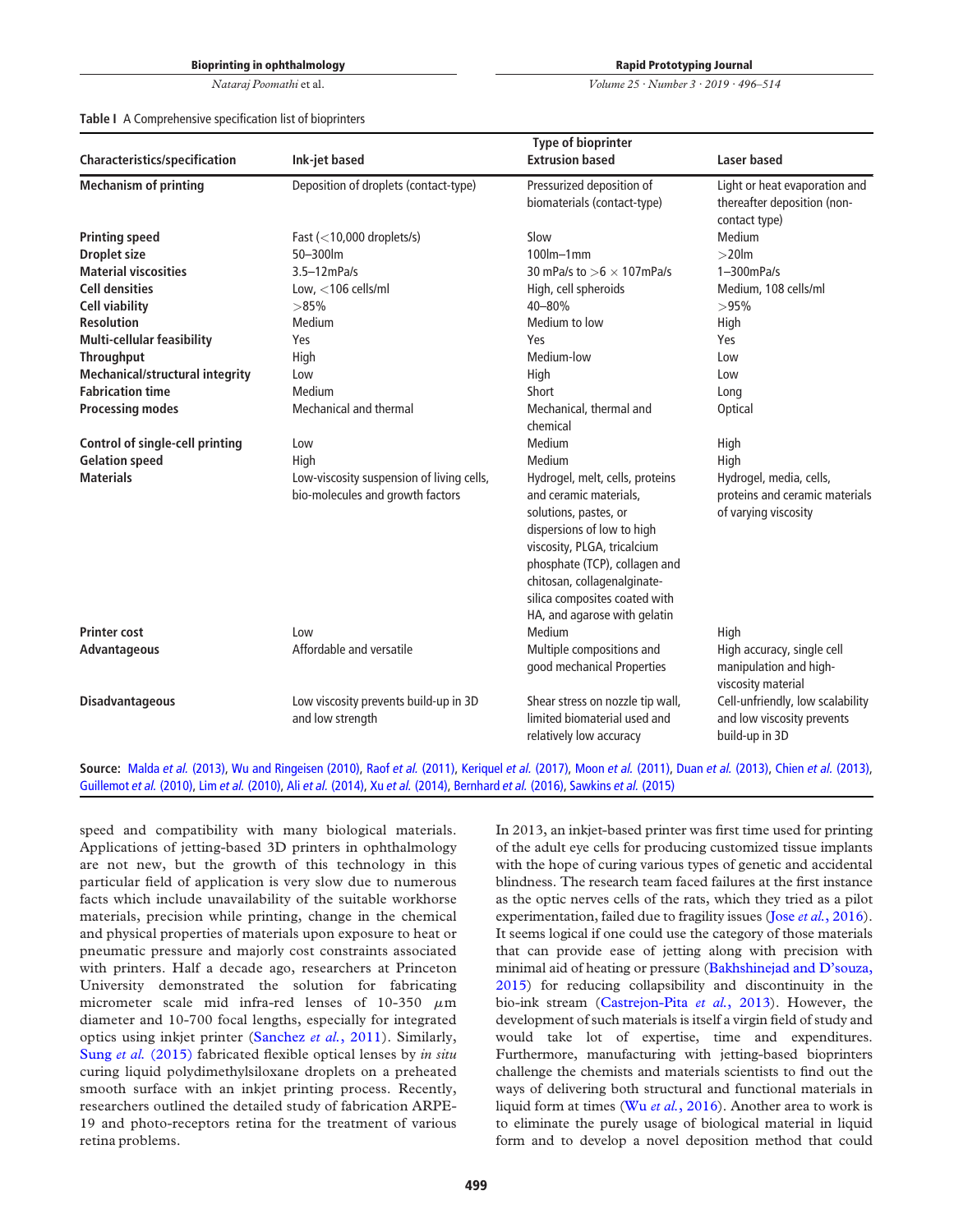|                       |                                                                                                                                                                       | Nataraj Poomathi et al.                                                                                                                                                                                                                                                                                        |                                                                                                                                                                                      |                                                                                                  |                                                                                                             |                                                                                                                                                  |                                                                                                                                                                                                     |                                                                                |                                                                                                                                                                                                         |                                                                               | Volume 25 · Number 3 · 2019 · 496-514                                                                                                                                                                                           |                                                                                                                  |             |
|-----------------------|-----------------------------------------------------------------------------------------------------------------------------------------------------------------------|----------------------------------------------------------------------------------------------------------------------------------------------------------------------------------------------------------------------------------------------------------------------------------------------------------------|--------------------------------------------------------------------------------------------------------------------------------------------------------------------------------------|--------------------------------------------------------------------------------------------------|-------------------------------------------------------------------------------------------------------------|--------------------------------------------------------------------------------------------------------------------------------------------------|-----------------------------------------------------------------------------------------------------------------------------------------------------------------------------------------------------|--------------------------------------------------------------------------------|---------------------------------------------------------------------------------------------------------------------------------------------------------------------------------------------------------|-------------------------------------------------------------------------------|---------------------------------------------------------------------------------------------------------------------------------------------------------------------------------------------------------------------------------|------------------------------------------------------------------------------------------------------------------|-------------|
| Ref.                  | Phillippi et al. (2008)                                                                                                                                               | Xuetal. (2013)                                                                                                                                                                                                                                                                                                 | Xuetal. (2014)                                                                                                                                                                       | Arai et al. (2011)                                                                               | Nakamura et al. (2005)                                                                                      | Hewes et al. (2017)                                                                                                                              | Tse et al. (2016)                                                                                                                                                                                   | Tan and Yeong (2014)                                                           | Liu et al. (2017)                                                                                                                                                                                       | Lee et al. $(2016)$                                                           | Müller et al. (2017)                                                                                                                                                                                                            | Tan and Yeong (2015)                                                                                             | (continued) |
| Remarks               | This approach can be useful for understanding cell behaviors<br>to immobilized biological patterns and could have potential<br>applications for regenerative medicine | Each printed cell types maintained their viability and normal<br>into functional tissues with adequate vascularization in vivo<br>proliferation rates, phenotypic expression and physiological<br>The bio-printed constructs were able to survive and mature<br>functions within the heterogeneous constructs. | As the cell concentration of bio-ink increased, the droplet size<br>and velocity decrease, the formation of satellite droplets was<br>suppressed, and the breakup time was increased | Highly complex gel structures were successfully fabricated<br>both with and without living cells | Living cells were safely ejected by inkjet printing onto culture<br>disks and were adhered and proliferated | Following triggered dissolution of the alginate, endothelial<br>cells migrated to scaffold periphery, spread and formed a<br>confluent monolayer | Wax constructs were able to be removed from the substrate<br>Human dermal fibroblasts and RN22 Schwann cells were<br>proliferate within the fabricated patterns.<br>at any stage after cell seeding | Limitation of this method was induced shrinkage during the                     | spreading at lower concentrations of the GeIMA physical<br>The bio-printed constructs were not only permitted cell<br>survival but also enhanced cell proliferation as well as<br>cross-linking process | Severe thermal degradation was observed in the scaffold                       | chondrocytes significantly compromised cell proliferation,<br>Extruding the alginate sulfate/nano-cellulose bio-ink and<br>group prepared by the syringe type dispensing module<br>when using small diameter nozzles and valves | The process allowed printing taller structures                                                                   |             |
| laterial used<br>≥    | Fibrin-coated glass slides                                                                                                                                            | Human amniotic fluid-derived stem cells,<br>canine smooth muscle cells and bovine<br>endothelial cells<br>aortic                                                                                                                                                                                               | Fibroblasts cells and alginate hydrogel                                                                                                                                              | Gel precursor solution, gel reactant and<br>HeLa cells                                           | Bovine endothelial<br>Cells                                                                                 | Solution of alginate, BSA and HEPES                                                                                                              | Rat RN22 Schwann cells and dermal<br>fibroblasts                                                                                                                                                    | Sodium alginate powder, phosphate-<br>buffered saline solution and xanthan gum | fetal bovine serum, penicillin-streptomycin<br>Gelatin, methacrylic anhydride, GelMA,<br>and $2$ -hydroxy- $4'$ - $(2$ -                                                                                | hydroxyethoxy)-2-methylpropiophenone<br>PLGA with a lactic acid/glycolic acid | iodocetamide, calcium chloride, D-mannitol,<br>Pronase, collagenase, chondroitinase,<br>dithiothreitol,                                                                                                                         | Sodium alginate powder, PBS solution,<br>Xanthan gum and calcium chloride<br>and L-ascorbic acid<br>formaldehyde |             |
| <b>Purpose</b>        | printing spatially direct adult stem cells<br>Micro-environments engineering for<br>toward muscle- and bone-like<br>subpopulations                                    | tissue constructs with multiple cell types<br>Construction of complex heterogeneous                                                                                                                                                                                                                            | To study droplet formation process during<br>drop-on-demand of living cell                                                                                                           | 3D fabrication of origami structures with<br>designed images                                     | Designed seeding of individual living cells                                                                 | Printing of micro-vessels                                                                                                                        | Printing of paraffin wax for cell patterning<br>applications                                                                                                                                        | Alginate-based tubular constructs using                                        | Shear-thinning gelatin methacryloyl bio-<br>multi-nozzle extrusion-based technique<br>inks                                                                                                              | To investigate thermal degradation                                            | Cartilage bioprinting                                                                                                                                                                                                           | constructs using multi nozzle extrusion<br>Printing of alginate based tubular                                    |             |
| bioprinter<br>Type of | Inkjet<br>based                                                                                                                                                       |                                                                                                                                                                                                                                                                                                                |                                                                                                                                                                                      |                                                                                                  |                                                                                                             |                                                                                                                                                  |                                                                                                                                                                                                     | Extrusion                                                                      | based                                                                                                                                                                                                   |                                                                               |                                                                                                                                                                                                                                 |                                                                                                                  |             |
| S. No.                |                                                                                                                                                                       | $\sim$                                                                                                                                                                                                                                                                                                         | m                                                                                                                                                                                    | 4                                                                                                | 5                                                                                                           | ڡ                                                                                                                                                |                                                                                                                                                                                                     | $\infty$                                                                       | െ                                                                                                                                                                                                       | $\overline{a}$                                                                |                                                                                                                                                                                                                                 | $\overline{c}$                                                                                                   |             |

500

Table II List of practices with bioprinters

Table II List of practices with bioprinters

Rapid Prototyping Journal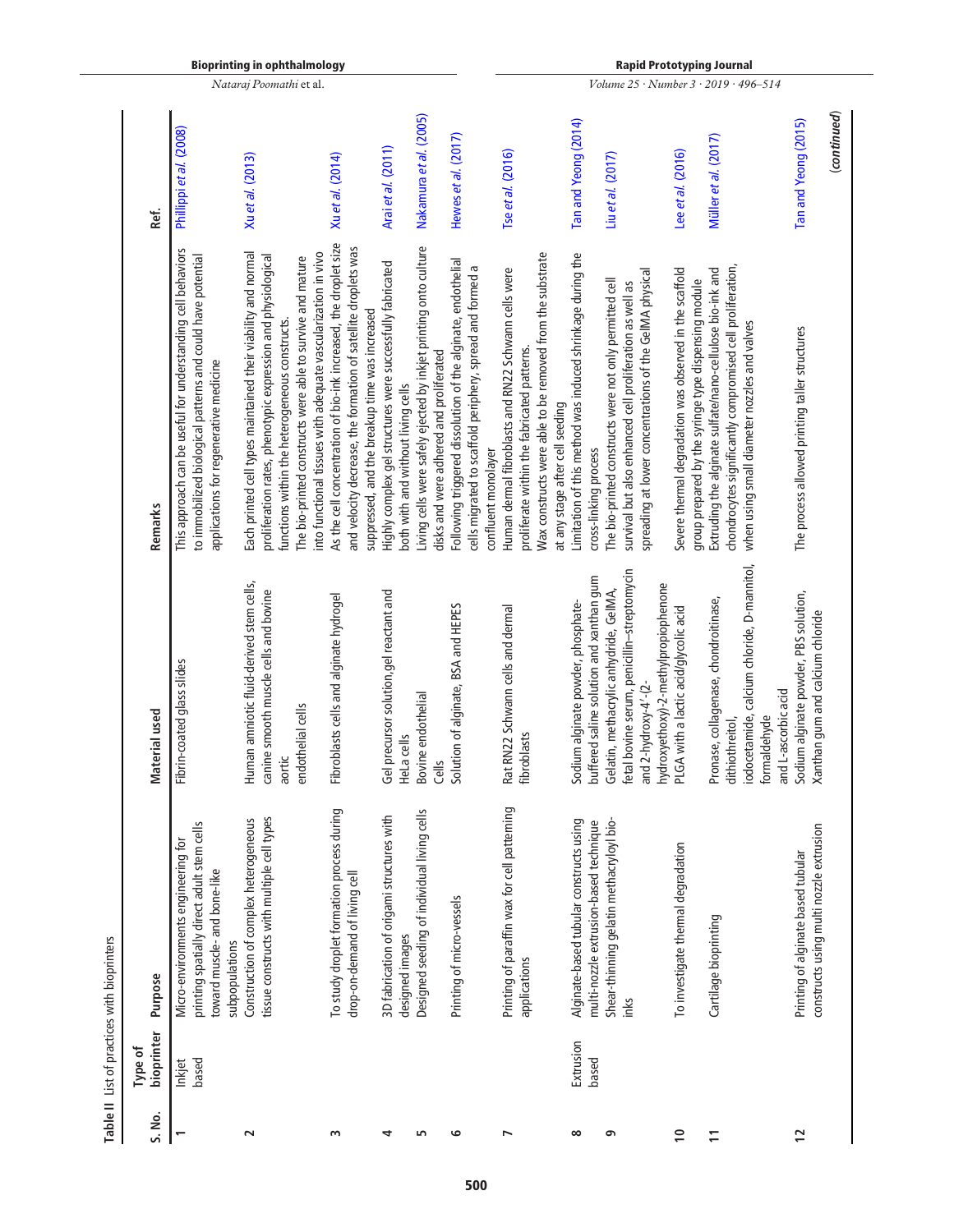|                         |                       | <b>Bioprinting in ophthalmology</b>                                                                                                                                                                  |                                                                                                                                                    |                                                                                                                                                                                            |                                                                                                                                                                  |                                                                                                                                                                    |                                                                                    |                                                                                                                                                       | <b>Rapid Prototyping Journal</b>                                                                                                                                                       |                                                                                                              |                                                                                                                      |
|-------------------------|-----------------------|------------------------------------------------------------------------------------------------------------------------------------------------------------------------------------------------------|----------------------------------------------------------------------------------------------------------------------------------------------------|--------------------------------------------------------------------------------------------------------------------------------------------------------------------------------------------|------------------------------------------------------------------------------------------------------------------------------------------------------------------|--------------------------------------------------------------------------------------------------------------------------------------------------------------------|------------------------------------------------------------------------------------|-------------------------------------------------------------------------------------------------------------------------------------------------------|----------------------------------------------------------------------------------------------------------------------------------------------------------------------------------------|--------------------------------------------------------------------------------------------------------------|----------------------------------------------------------------------------------------------------------------------|
| Nataraj Poomathi et al. |                       |                                                                                                                                                                                                      |                                                                                                                                                    |                                                                                                                                                                                            | Volume $25 \cdot$ Number $3 \cdot 2019 \cdot 496$                                                                                                                |                                                                                                                                                                    |                                                                                    |                                                                                                                                                       |                                                                                                                                                                                        |                                                                                                              |                                                                                                                      |
|                         | Ref.                  | Skardal et al. (2010)                                                                                                                                                                                | Guillotin et al. (2010)                                                                                                                            | Gudapati et al. (2014)                                                                                                                                                                     |                                                                                                                                                                  | Oysianikov et al. (2010)                                                                                                                                           | Gruene et al. (2010)                                                               |                                                                                                                                                       | Catros et al. (2011)                                                                                                                                                                   | Keriguel et al. (2017)                                                                                       | Wang et al. (2016)                                                                                                   |
|                         | Remarks               | in culture and gradually remodeled the synthetic extracellular<br>Cells encapsulated within this printed construct were viable<br>matrix environment to a naturally secreted extracellular<br>matrix | Laser assisted cell printer can deposit cells with a micro scale<br>resolution, at a speed of 5kHz and with computer assisted<br>geometric control | viability after 24h incubation, mainly due to the protective<br>cushion effect of forming gel membrane during droplet<br>Two-minute gelation was observed to increase the cell<br>landing. | The cell viability decreased after 24h incubation because of<br>the forming thick gel membrane that reduces nutrient and<br>oxygen diffusion from culture medium | photon polymerization provided a route for the realization of<br>The combination of laser induced forward transfer and two-<br>3D multi-cellular tissue constructs | The existence of a counter jet had been proven, verifying the<br>predicted bubble. | linear relationship at a constant viscosity and layer thickness<br>Laser pulse energy and printed droplet volume had a nearly<br>in the energy regime | spreading, proliferation and differentiation capacity over time<br>While physicochemical properties of nano-hydroxyapatite<br>were not altered by the printing process, cell adhesion, | Their approach allowed using different ribbons with distinct<br>cell types and bio inks on the same platform | aser bioprinting within 10sec with over 90% cell viability<br>Hydrogel with a diameter of 8mm was cross-linked using |
|                         | Material used         | HepG2 C3A, Int-407, and NIH 3T3 cells,<br>ethanolamide derivative of gelatin and<br>methacrylated hyaluronic acid<br>methacrylated                                                                   | umbilical vein endothelial cell line Eahy926<br>Rabbit carcinoma cell line B16 and human                                                           | Solution of sodium alginate solution and<br>NIH 3T3 mouse fibroblast cells                                                                                                                 |                                                                                                                                                                  | poly(ethylene glycol) diacrylate and ovine<br>endothelial cells                                                                                                    | Hydrogel of alginate and ethylene-<br>diaminetetraacetic                           | acid blood plasma                                                                                                                                     | nano-hydroxyapatite bio-ink and MG63 cell                                                                                                                                              | Mesenchymal stromal cells, collagen and<br>nano-hydroxyapatite                                               | GeIMA hydrogel and NIH 3T3 fibroblast<br>Cells                                                                       |
|                         | Purpose               | Two step printing of photo-cross-linkable<br>hyaluronan-gelatin hydrogels                                                                                                                            | Printing of tissue with high cell density and<br>micro scale organization                                                                          | Alginate gelation induced cell death<br>prepared with laser bioprinters                                                                                                                    |                                                                                                                                                                  | Printing of cells into 3D scaffolds                                                                                                                                | Dispensing pico to nano-litre of a natural<br>hydrogel                             |                                                                                                                                                       | Creating on demand patterns of human<br>osteoprogenitor cells and<br>nano-hydroxyapatite                                                                                               | In-situ printing of mesenchymal stromal<br>cells                                                             | Laser assisted ultrafast hydrogel photo-<br>cross-linking method                                                     |
|                         | bioprinter<br>Type of |                                                                                                                                                                                                      | based<br>Laser                                                                                                                                     |                                                                                                                                                                                            |                                                                                                                                                                  |                                                                                                                                                                    |                                                                                    |                                                                                                                                                       |                                                                                                                                                                                        |                                                                                                              |                                                                                                                      |
| Table II                | S. No.                | $\tilde{1}$                                                                                                                                                                                          | $\overline{4}$                                                                                                                                     | $\overline{1}$                                                                                                                                                                             |                                                                                                                                                                  | ٵ                                                                                                                                                                  | $\overline{1}$                                                                     |                                                                                                                                                       | $\frac{8}{10}$                                                                                                                                                                         | $\overline{e}$                                                                                               | 20                                                                                                                   |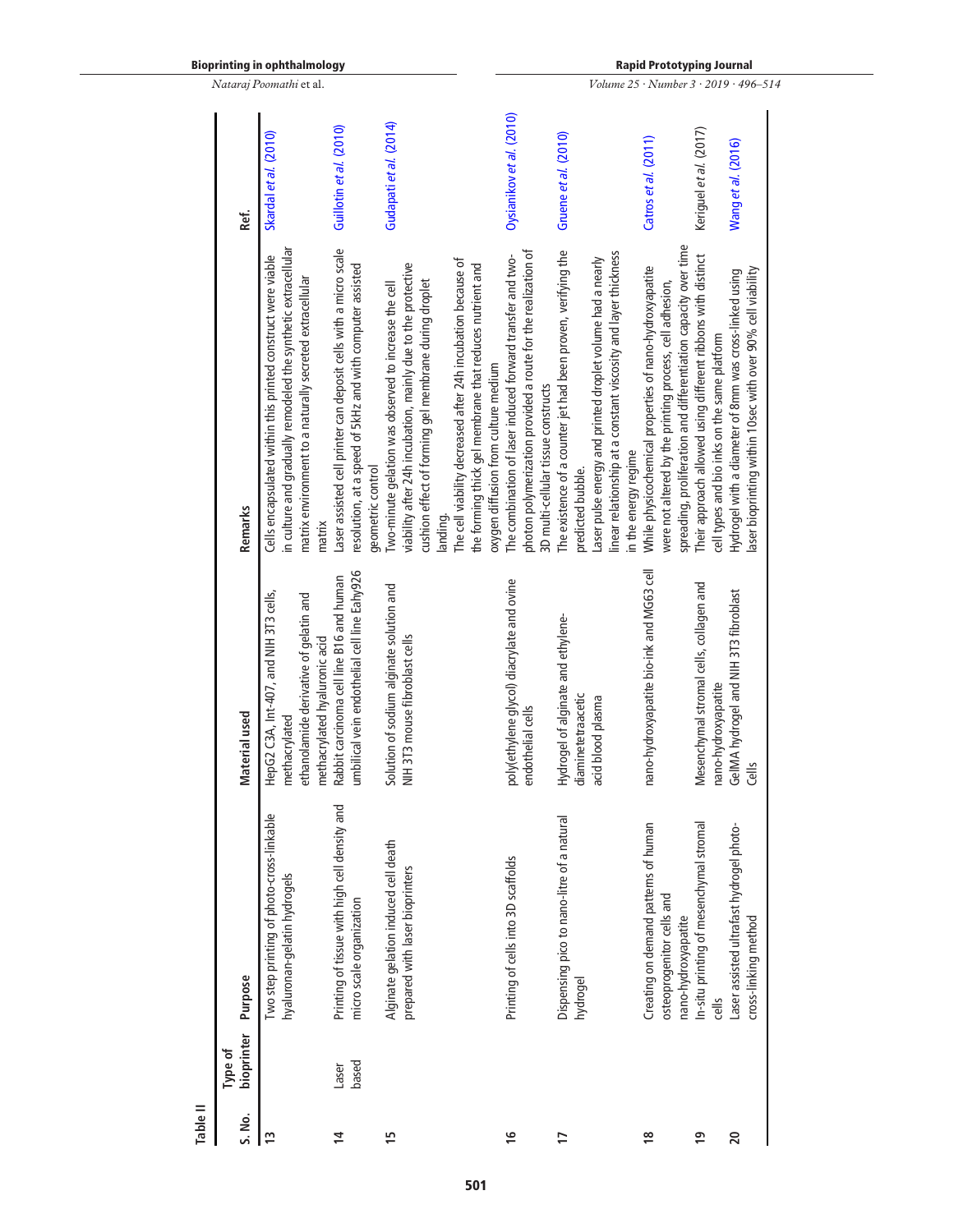Figure 2 Jetting-based bioprinters



Notes: (a) Piezo-electrical actuator; (b) thermal; (c) pneumatic pressure; (d) laser energy. Reproduced with permission from reference

Source: Seol et al. (2014)

allow other category of materials involving powders, ceramics, and thereby combinations. In the future, printing of jetting printing of ophthalmological parts (like: artificial lenses, conjunctiva, sclera, corneas, glaucoma valves and implants) would be highly customized and *in situ*-based wherein such parts could be printed in the human body during surgical treatments. The jetting-based bioprinters should be available with ergonomically refined features designed for the surgeons (Lupeanu *et al.*, 2010).

## *2.1.2 Extrusion-based bioprinting*

Extrusion-based bioprinting systems (Figure 3) work with a continuous, long filament of a bio-material made with cells

**Figure 3** Extrusion-based bioprinting



Notes: (a) Piston; (b) pneumatic pressure. Reproduced with permission from reference Source: Bernhard et al. (2016)

## *Volume 25 · Number 3 · 2019 · 496*–*514*

mixed with in hydrogel and develop the organs structures through a micro-nozzle. This printer is also referred as microextrusion bioprinters and pressure-assisted bioprinters. The extrusion bioprinters have been used to fabricate multiple tissue types, including aortic valves (Duan and Wang, 2013), branched vascular trees (Li *et al.*, 2016), *in vitro* pharmokinetic (Norotte *et al.*, 2009) and tumor models (Cui and Boland, 2009). The most common methods to extrude biological materials for bioprinters are pneumatic (Norotte *et al.*, 2009) or mechanical piston or screw (Fedorovich *et al.*, 2009) dispensing systems. Piston-driven deposition generally provides more direct control over the flow of bi-oink through the nozzle as material flow may get delayed due to compression of gas in pneumatic systems. Cell-laden hydrogel can be dispensed by using pneumatic pressure or a syringe pump, and the amount dispensed can be controlled by adjusting the level of pressure or simply piston displacement (Malda *et al.*, 2013; Landers *et al.*, 2002). Once the organ or structure is printed, it is solidified or fixed either physically or chemically. One of the biggest advantageous of extrusion-based bioprinters is that they allow a wider selection of biomaterials and even dense biomaterial can be easily printed through micro-nozzle.

Extrusion-based bioprinting was to deposit different cell types loaded in a wide range of biocompatible hydrogels (Lee *et al.*, 2010). Hepatocytes and adipose-derived stromal cells were used together with gelatin/chitosan hydrogels to engineer artificial liver tissue constructs through extrusion type bioprinters. A group of researchers developed a multi-nozzle low-temperature deposition system with four different micro nozzles (such as: precision deposition nozzle, pneumatic micro valve, piezoelectric nozzle and solenoid valve), Yan *et al.*, 2005. Moreover, other researchers fabricated multilayered cell hydrogel composites by using an extrusion-based technique (Khalil and Sun, 2009). Rheology study of cell viability was performed to investigate cell damage as a result of mechanical stress during printing (Khalil *et al.*, 2005). Cell viability after extrusion bioprinting was lower than inkjet bioprinting as the survival rate of the cells was 40-86 per cent, which was further tend to decrease by increasing extrusion pressure and increasing nozzle gauge (Nair*et al.*, 2007).

Generally, hydrogel could not degrade the surrounding gel matrix which caused the resulting structures to remain poorly proliferating and in non-differentiating state (Ozbolat and Hospodiuk, 2016), that affects the serviceability of the medical devices as well as their applications. These printers can work with numerous types of materials, as listed by Gudapati *et al.* (2014), for wide range of medical applications. However, very few have reported the utilization of this technology for treating ophthalmological problems as well as making devices and implants for the same. The reasons for this could be different, but with regard to the current advancements in extrusion bioprinting technologies, the research and innovations are still lagging interms for accuracy and feasibility of fabrication nanostructures that can enable this technology for fabrication of retina and eye wears, such as contact lens. Additionally, pneumatically driven extrusion printers often need sterilization of the worn air that comes from the compressor which causes the deterioration of the biological structures. On the other hand, in case of mechanically driven system, the sterilization is unimportant ahead can be easily autoclaved (Gudapati *et al.*, 2014). Viscosity of the bio-inks is the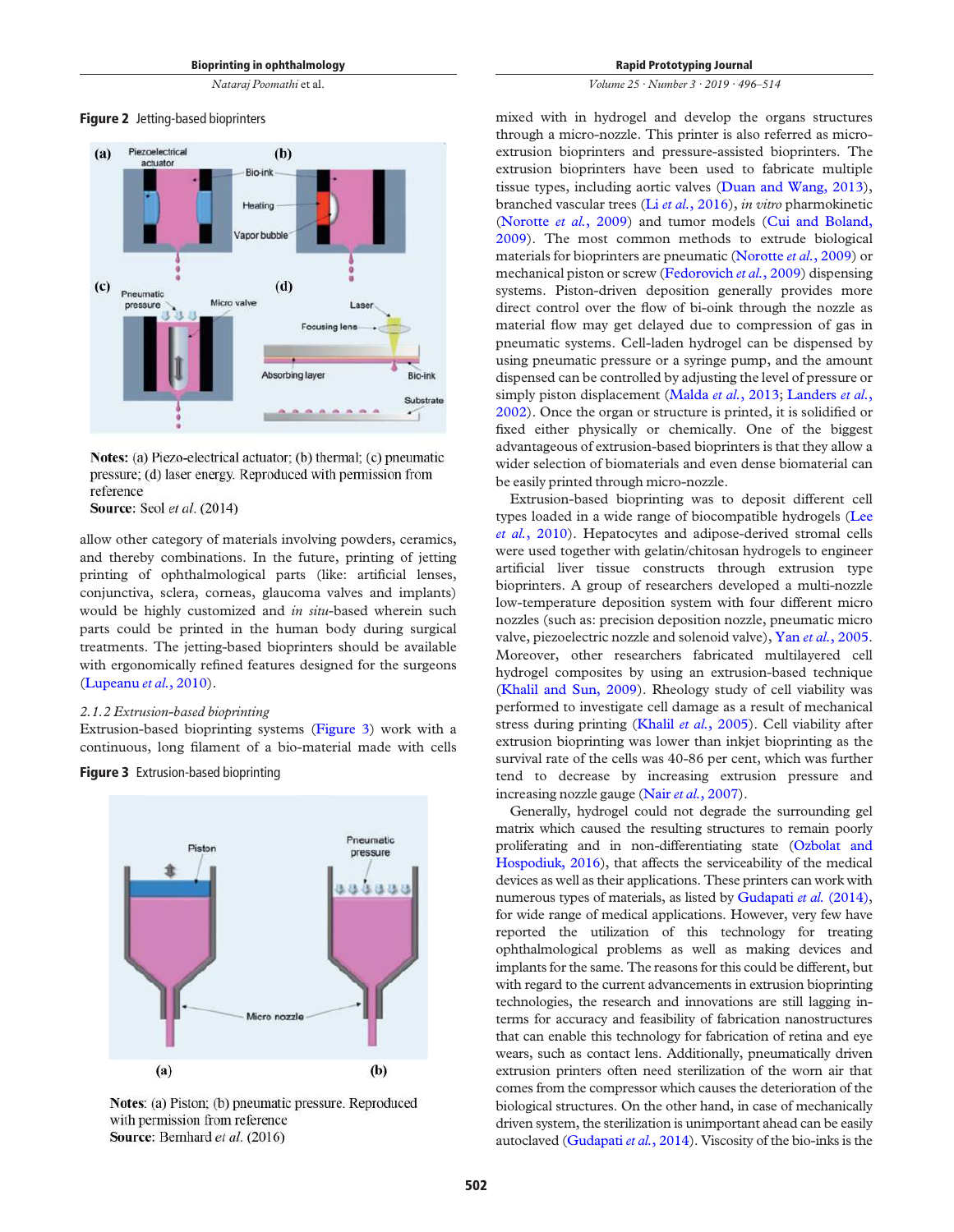second major issue with these printers as systems do not generate precise and controlled extrusion with partially solid or completely solid bio-ink. Third, the poor surface roughness of the resulting structure is also a barrier which seems to be impossible to overcome without post treatments. For instance, printing of a contact lens with extrusion printer will result into rough surface which would be unpleasant for a user to wear and may cause inflammation. Along with, the roughness profiles in this case will affect the transfer of light to the eye. Although many post processing technologies are available with plastic extrusion printers, the scope for bio-printed products is still questionable. By keeping in mind the versatility of extrusion based bioprinters with various bio-ink types, their capability of diffusion and perfusion and rapidity, efforts should be made to overcome the above-mentioned limitations and to establish this flexible manufacturing tool for ophthalmology applications.

#### *2.1.3 Laser-based bioprinting*

Laser-assisted bioprinting (Figure 4) uses a laser as the energy source to deposit biomaterials onto a substrate. As given in schematic diagram, it consists of three parts (pulsed laser source, ribbon coated with liquid biological materials that use to deposit over a metal film, and receiving substrate), Smith *et al.* (2004). This technology makes the use of ultra-violet laser as energy sources to print hydrogels, cells, proteins and ceramic materials (Jana and Lerman, 2015). The resolution with which the organs/structures can print generally varies from pico- to micro-scale features and the quality of the final print is influenced by many input characteristics such as thickness of the biological materials on the film, rheological properties, energy of laser, wettability of substrate and printing speed. Many researchers have demonstrated the feasibility of this technology to print cells, human dermal fibroblasts, mouse C2C12 myoblasts, bovine pulmonary artery endothelial cells (BPAECs), breast cancer (MCF-7) cells and rat neural stem cells (Guillemot *et al.*, 2010). In 2013, Graftskin skin

## Figure 4 Schematic of laser-based bioprinting



Note: Reproduced with permission from reference Source: Dababneh and Ozbolat (2014)

## *Volume 25 · Number 3 · 2019 · 496*–*514*

substitutes were created through this technology, acted as a limestone incident in the field of laser-assisted bioprinting.

Fibroblasts and keratinocytes were used as sources to fabricate the skin constructs and were subsequently transplanted into the skin folds of mice. This experiment turned out successful as after eleven days the graft adhered well to the tissue around the skin wound (Barron *et al.*, 2004). In comparison of other bioprinting technologies, it has unique merits, including a nozzle-free, non-contact process, printing cells with high activity and high resolution and control of ink droplets in delivery (Michael *et al.*, 2013). The nozzle-free mechanism of printing enables the use of high viscosity bio-ink, which is not feasible with other bioprinters. Moreover, lasers offer ease of printing the smallest features of an organ (Phillippi *et al.*, 2008). Barron *et al.* (2004), demonstrated the ability to print mammalian cells onto a hydrogel substrate as either stacks or individual cells via laser bioprinting. The results of their study showed that with laser printers, it was possible to deposit cells and build 50-100-lm-thick cellular stacks. *In vivo* laser bioprinting was used to place nanohydroxyapatite in a 3-mm diameter and 600- $\mu$ m deep hole of a mouse calvaria 3D defect model (Nishiyama *et al.*, 2007). Laser bioprinting has been used to produce medical tool (such as: customized, noncellular, bioresorbable tracheal splint) that was implanted into a young patient with localized tracheobronchomalacia (Patrascioiu *et al.*, 2014).

This technology also has number of limitations and is waiting for progressive innovations. The heat generated from laser energy may damage cells and affect the ability of cells to communicate and aggregate. Also, gravitational and random setting of cells in the precursor solution, prolonged fabrication time, limitations in printing in the third dimension and the need for photo cross linkable biomaterials are other limitations in laser-based bioprinting (Zopf *et al.*, 2013). Among the three types of bioprinting technologies, laser-based technologies are most popular in the area of ophthalmology. Laser-assisted printing, the most expensive method, allows printing of concentrated fluids whilst maintaining cell viability, but is relatively slow and cell placement accuracy can be an issue. This is a nozzle free method that enables the practitioners to use high viscosity inks, unlike other techniques (Gudapati *et al.*, 2014).

Also, this technology facilitates the structures produced with high end precision, even for the tiny devices, thus making it a strong candidate amongst the other technologies for ophthalmology applications. The research community is consistently working on the various limitations exist in laserbased bioprinting such as laser energy damage the cells, their ability to communicate and aggregate in final construct (Lorber *et al.*, 2016). However, very less efforts are documented as on today to overcome the challenges in the construction of functional integration of the various cell types and sustainment of long-term survival of the laser prints. High cost associated with laser printer should be specifically targeted to enable patients to take advantage of this technology. This could be only possible through the transfer of the technology rights between the 3D printer manufacturers and their users at ground level. By doing so, it will become reality in the near future to restore vision for visual rehabilitation and to provide a better quality of life for visually impaired patients.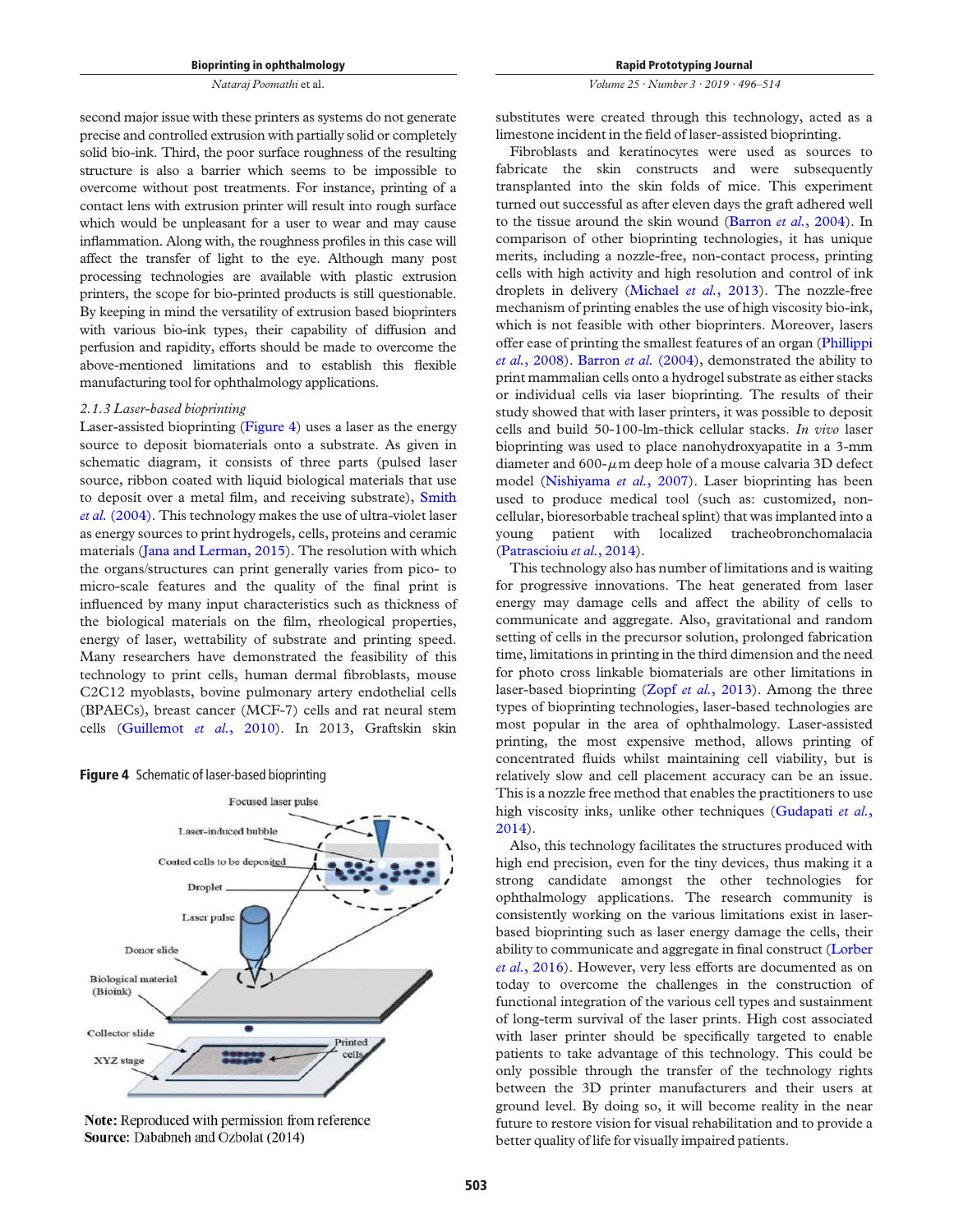# 3. Bioprinting in the future of ophthalmology

Bioprinting techniques, which involve 3D printing of biological substances, have tremendous potential within ophthalmology. More than 30 per cent of the world population has some form of visual impairment, which includes conditions such as refractive errors and cataracts (Lupeanu *et al.*, 2010). The eye is a complex organ, but provides easy access for surgery and implantation. Hence, it is relatively feasible to meet the complex demands of treatments in ophthalmology with the aid of bioprinting. Several parameters have to be considered when using bioprinting techniques for ophthalmology. The constructs printed are required to be biocompatible to promote cell attachment, possess adequate mechanical properties to withstand the mechanical forces within the eye (Li *et al.*, 2016), and be of appropriate size to be used within the eye. Bioprinting can involve printing with or without cells. The use of cells usually necessitates encapsulation within a hydrogel (Bertassoni *et al.*, 2014). As per a recent study, only five clinical trials have been made on the implications of bioprinting technologies in ophthalmology (Witowski *et al.*, 2018). However, with such small steps, these advanced technologies have started to contribute to several breakthroughs in ophthalmology. This review further discusses bioprinting for lenses and prosthetics, cell printing, eye dieses, drug delivery and developments such as the bionic eye.

## 3.1 Lens and prosthetic

Customized optical devices are highly expensive and impractical to produce due to the involved manufacturing precision and very fine finishing requirements. Recently, 3D printing technology has come up to enable the fabrication of high-resolution transparent plastics with comparatively similar optical properties. With 3D printed technologies, it is now possible to rapidly design and fabricate optical elements for significantly less cost than conventional manufacturing, more increasing accessibility as well as minimized end-to-end prototyping time (West and Hubbell, 1999). Moreover, the use of AM in the development of flexible optical lenses for smartphones has been reported as well. Host of ground-level 3D printing systems are now being used for fundamental, and economical photopolymer printing technology behind printed optics has been demonstrated (Willis*et al.*, 2012).

According to Huang and Zhang (2014) with precision AM technologies, it is now possible to produce the advanced models of a patient's eye anatomy that would allow surgeons to practice before an intervention, increasing precision and success. The research in this area is not sufficient to support these claims. Furthermore, the 3D hollow eye model which was fabricated about 10 years back with AM machine to test novel healing complications in retinal diseases treatments had failed to find its successors. Due to the limited availability of workable materials with AM in ophthalmology, the research practices still have abundant of scope for the development of ocular tissues (such as conjunctiva, sclera and corneas). The printing of artificial lenses, glaucoma valves and other medical implants developed in customized processes will be a reality in the future. Ayyildiz (2018) described the use of 3D printing technology to create customized spectacles for patients with facial deformities. The applications of bioprinting in ophthalmology are promising. A number of patents

*Volume 25 · Number 3 · 2019 · 496*–*514*

(refer Table III) highlighting the application of 3D printing technologies in ophthalmic are available.

The patents are mainly focused on 3D bioprinting in ophthalmology, mainly for the development of ophthalmic lenses. Manchester Metropolitan University (UK) patented a method of manufacturing an artificial eye for fitting as a whole or partial replacement of a patient's original eye. According to this patent, the whole task will be accomplished by clubbing various steps such as imaging an iris on a substrate by 3D printing, providing support to the frontal region of an artificial eye, positioning the substrate and support in a mold and encapsulating the substrate within a mold material. It is believed that printing of artificial lenses, glaucoma valves and other medical implants with customization and on-demand supply will be possible in the coming years. Further, numerous next generations ophthalmological products are likely to be benefited with this technology (Marasco and Foote, 2017).

## 3.2 Cell printing

TE aims to address numerous problems relevant to damages and defects that occur either naturally or due to un-natural circumstances. In this area of engineering, now surgeons are taking help from duo to available technologies and biomaterials to restore or replace the faulty tissues/organs with strategic assignment of suitable cells exhibiting normal functional potency (Salvador and de Menéndez, 2016). Ample numbers of literature reports are available in developing the complicated cellular structures based on 3D printing by adopting various printing techniques such as laser-assisted printing (Lee *et al.*, 2009), inkjet printing (Michael *et al.*, 2013), and microextrusion printing (Gao *et al.*, 2015; Gaetani *et al.*, 2015; Kolesky *et al.*, 2014). Gibney *et al.* (2017) developed a new method for producing thin collagen films suitable for the culturing of corneal mesenchymal stem cells, using 3D printing techniques to produce functional corneal substitutes.

Nowadays, researchers are taking advantageous of neural cells to fabricate artificial neural tissues for studying repair of diseases or to investigate the properties of artificial networks (Murphy and Atala, 2014). The invention of highly advanced cell patterning techniques (like: soft-lithography, ink-jet printer, bio-plotters, etc.) made the placement of neural cells convenient, within a micro-sized chamber (Tooker *et al.*, 2005) or to form a specific shape (Sanjana and Fuller, 2004). 3D printing has potential to specify cell positioning to improve ganglion cells placement in conjunction with a radial electrospun scaffold designed to regulate axon guidance. Researchers at University of Cambridge (Orcutt, 2014) used a commercial ink-jet printer to form layered structures, made by two different cells, by using input materials from retinas of rats. The results of their preliminary examination highlighted that the ink-jet printing process did not compromise the health and ability of the cells to grow in culture. This is the first time in the history of 3D printing when adult animal's cells have been used to print nervous system. Certain other types of embryonic neuronal cells have been already deposited, successfully, through ink-jet printer and now plan to print cells including light-sensitive neurons and retinal pigment epithelial cells are in pipelines. The research group is confident to develop this technology further for fabricating new tissues that can grow outside and then implant in patient's damaged retinal during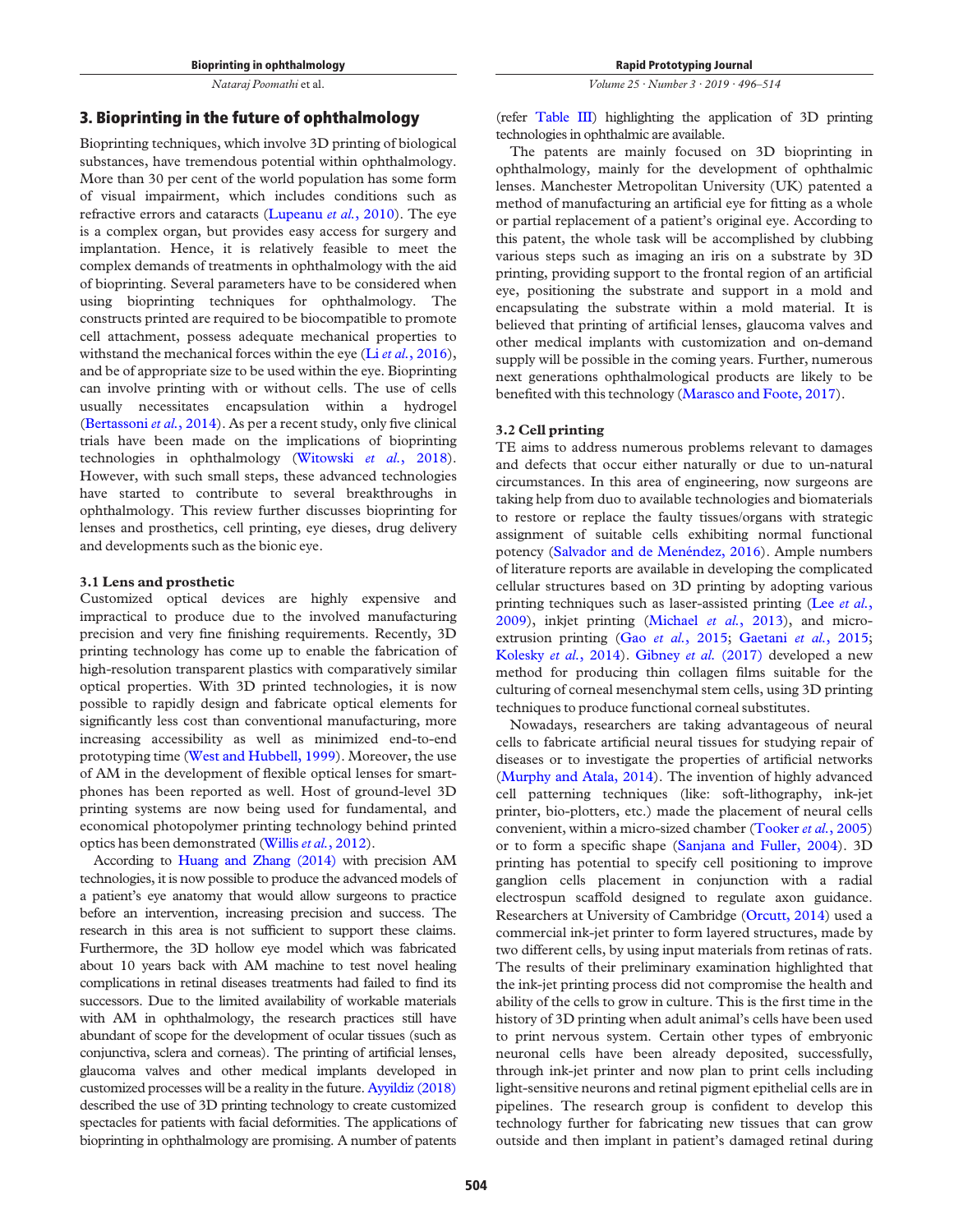*Nataraj Poomathi* et al.

Rapid Prototyping Journal

*Volume 25 · Number 3 · 2019 · 496*–*514*

Table III Patents on ophthalmic lens printing

| Patent no.       | <b>Description</b>                                                                                                                                                                                                                                                          | <b>Publication date</b> | Organization                                  |
|------------------|-----------------------------------------------------------------------------------------------------------------------------------------------------------------------------------------------------------------------------------------------------------------------------|-------------------------|-----------------------------------------------|
| W02015014381A1   | The one or more compositions are present in an ophthalmic lens to<br>constitute voxels in which 3D manufacture require at least any of the<br>compositions consists of one or more pre-polymers or polymers                                                                 | Feb 5, 2015             |                                               |
| WO2015014380A1   | During the construction of the 3D ophthalmic lens, it is highly<br>administered with high management level of homogeneity                                                                                                                                                   | Feb 5, 2015             |                                               |
| WO2014195654A1   | An optical function is involved in developing ophthalmic lens. It<br>contains the step of additively manufacturing and an intermediate<br>optical element                                                                                                                   | Dec 11, 2014            |                                               |
| W02014195653A1   | The processes involved in manufacturing ophthalmic lens have at least<br>one optical function which has the characterization that comprises of<br>a step of additively manufacturing technique                                                                              | Dec 11, 2014            | <b>Essilor International</b><br>SA (France)   |
| FR3008196A1      | The process involved in manufacturing ophthalmic lens have at least<br>one optical function which has the characterization that comprises of<br>a step of additively manufacturing technique with starting optical<br>system of the lens with minimal optical function      | 2015-01-09              |                                               |
| WO2014049284A1   | The invention related to ophthalmic lens manufacturing process<br>consists of a step of marking to perform technical permanent marks on<br>these ophthalmic lenses                                                                                                          | Apr 3, 2014             |                                               |
| WO2013098511A1   | This method comprises two separate transparent elements, such as a<br>base and a cap whose surface has a curved portion along at least one<br>radius of curvature and having a fitting portion fitted into a fitting<br>portion of complementary shape provided on the base | 2013-07-04              |                                               |
| US20160167323 A1 | During the construction of the 3D ophthalmic lens, it is highly<br>administered with high management level of homogeneity                                                                                                                                                   | 06/16/2016              |                                               |
| CN102854639A     | Researchers have reported on designing the manufacturing process for<br>photosensitive resin eyeglasses. Optometry prescription data is directly<br>taken as input and convert into rapid prototyping equipment in a<br>factory or eyeglass store                           | 2013-01-02              | Jiangsu Wanxin<br>Optical Co.<br>Ltd. (China) |
| DE102012011311A1 | The invention is related to an intraocular lens that has a front side at<br>which light occurs and a back side at which the light emerges. The<br>lens is manufactured by an injection molding process, rapid<br>prototyping or laser sintering                             | 2013-12-12              | Becker<br>Hartwig<br>(Germany)                |
| CN104091506A     | The invention reveals a novel 3D simulation eye. According to the<br>novel 3D simulation eye, the 3D printing technology is adopted                                                                                                                                         | 2014-10-08              | Liu Qinghuai<br>(China)                       |
| GB2504665A       | A method of manufacturing an artificial eye is presented. A digital<br>image of an iris may be acquired and transferred to a substrate either<br>by 3D printing or a transfer material, such as a dye sublimation film                                                      | 2012-07-11              | Manchester<br>Metropolitan University (UK)    |
| GB2487055A       | An artificial eye is presented using a manufacturing method. Iris image<br>is designed using CAD model and the substrate may be formed as an<br>inherent part of the transfer step by a 3D printer using silica powder<br>and then bound using cyanoacrylate                | 2015-08-20              | Fripp Design<br>Ltd. (UK)                     |

ocular surgery. Another group of researchers examined the effect of thermal based ink-jet printing on survival and growth of retinal ganglion cells *in-vitro*, printed in variable buffers, ejection energies and cell densities (Kador *et al.*, 2016). However, it has been reported in many studies that heating in thermal inkjet print heads has negligible effects on the viability of several cell types involving cell lines, hamster ovary cells, muscle and stem cells (Xu *et al.*, 2005, 2006). Investigations has been made to check whether ink-jet printers can be used to print cells of the adult rat central nervous system, retinal ganglion cells and glia, and the survival and growth of cells (Lorber *et al.*, 2013). It has been found that ganglion cells and glia was successfully printed with piezo-electric printer (Figure 5). However, the piezo-electric process reduced the cell population in the areas where cells experienced higher shear stresses. Further researches are focused to move the success achieved toward forming a functional retina translated into a complex 3D cellular structure. Moreover, retinal cells are required to behave in concert with one another to relay visible information from eye to brain. There are chances in case of certain diseases, when specific cells need replacement (such as cells in glaucoma or cells in pigmentosa), may result into primary cell loss (Fariss *et al.*, 2000). Printed macula could be surgically implanted into the eye and in advanced retinoblastoma the whole eyeball (including retina) may require to be changed. To bear latter issue, 3D model (noncellular) of human eye has recently printed (Xie *et al.*, 2014) (Figure 6). Here, ink-jet printer can be an excellent route to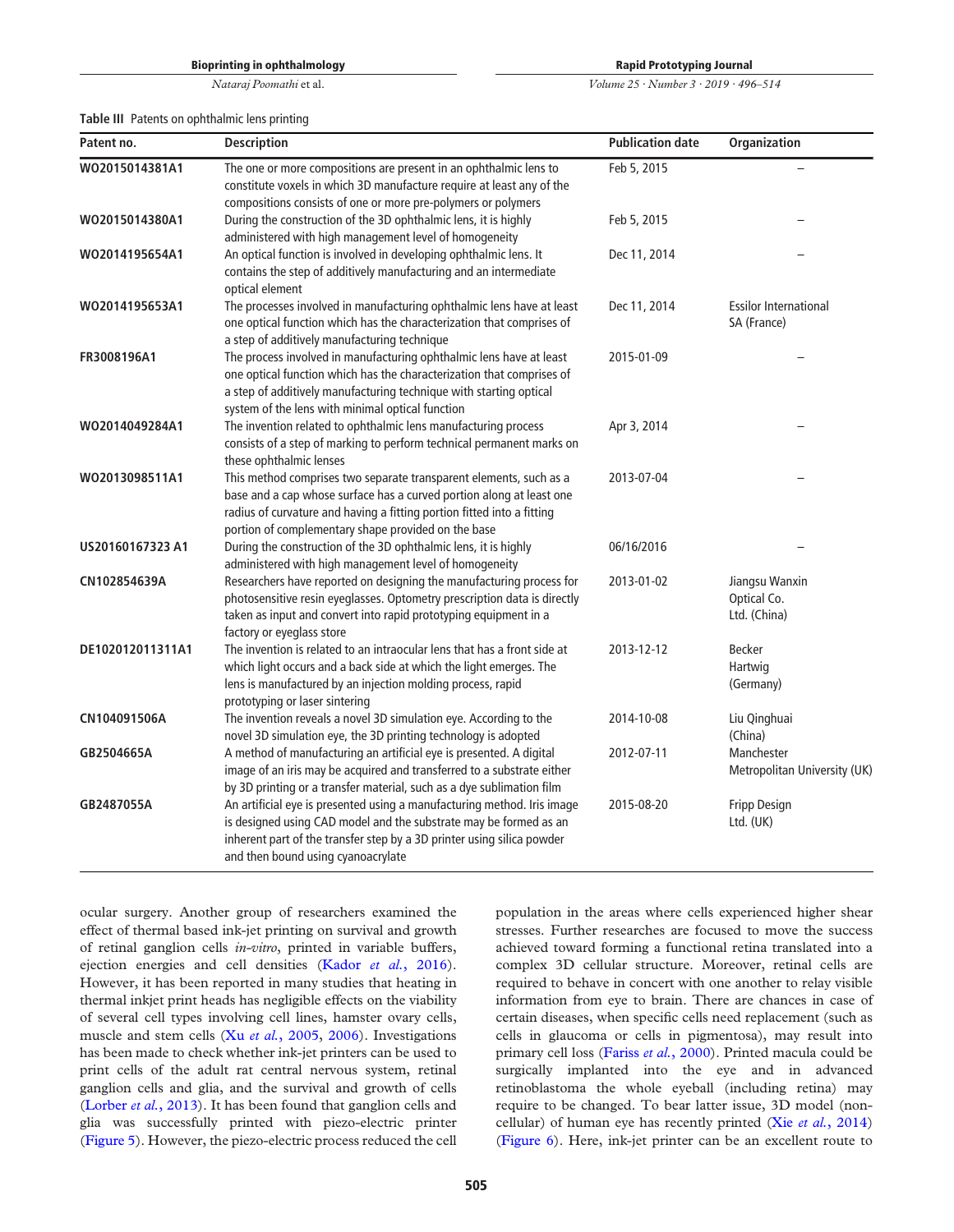*Volume 25 · Number 3 · 2019 · 496*–*514*





Notes: (a) Retinal cell printing; (b) glial cell printing; (c) close up of retinal cells in a jet; (d) close up of glial cells in a jet; (e) retinal cell settlement in nozzle during jetting. Reproduced with permission from reference

build such new tissue to restore vision to people suffering from common blindness problems because of degeneration.

# 3.3 Eye disease

Medical printing technologies and 3D bio-printing techniques have marked importance in ophthalmology. Age-related macular degeneration (AMD), diabetic retinopathy (DR), myopic choroidal neovascularization (mCNV) and retinal vein occlusion (RVO) taken together are leading causes of blindness worldwide. AMD is a complex and multifactorial disorder and the prevalence of the disorder is increasing with increased longevity around the world.

Neovascularization in these retinal disorders is induced largely by vascular endothelial growth factor A (VEGF-A) and progresses rapidly to blindness if left untreated. VEGF-A, with a central role in both normal and pathologic vascular growth within the eye, binds to VEGF-A receptors (e.g. Flt-1) on the vascular endothelium and promotes angiogenesis in response to hypoxia and other stimuli. The current standard of care in managing AMD, DR, mCNV and RVO is VEGF antibodies administered through intra-vitreal route to block VEGF activity, which underlies the CNV. Although this therapy improves visual acuity in a substantial proportion of patients, significant number of patients experience persistent CNV leakage, fibrotic scarring and/or geographic atrophy. Most patients do not achieve substantial visual improvement and one-third of treated eyes progress to legal blindness. Thus, a novel therapeutic strategy, which improves outcomes with acceptable safety profile, is an urgent and unmet medical need. By using bioprinting technology, it is possible to design the specific ocular cells such as retinal pigment epithelium that are damaged in retinal diseases such as AMD and DR. Retina consists of several layers of specific cells arranged in a specific order that is important for overall retina function. The cells must be intricately placed in an orderly fashion to design 3D structure to repair the retinal damage. Primary open-angle glaucoma (POAG) represent a leading cause of blindness and visual impairment worldwide affecting more than 70 million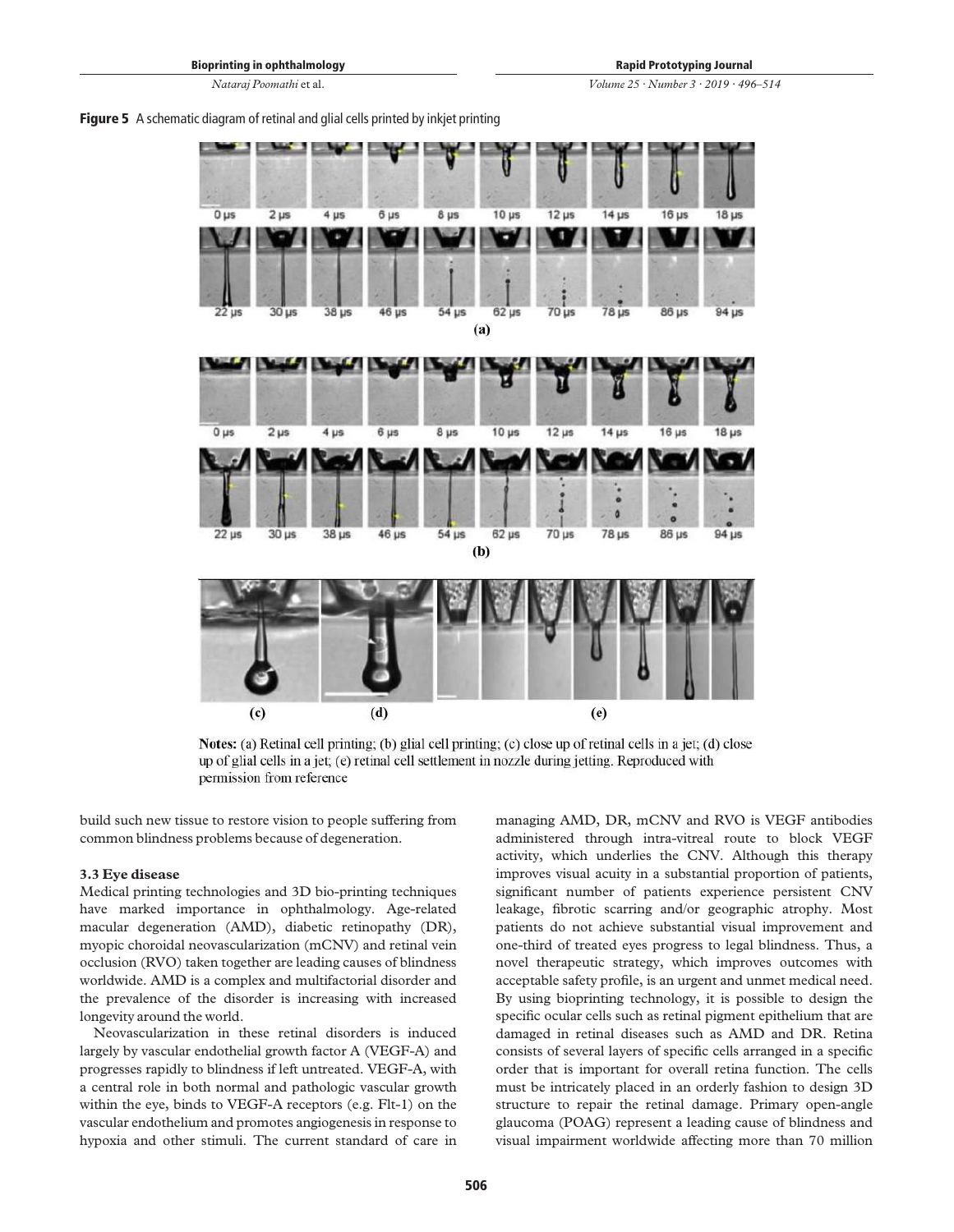Bioprinting in ophthalmology *Nataraj Poomathi* et al.

Rapid Prototyping Journal *Volume 25 · Number 3 · 2019 · 496*–*514*

Figure 6 (a) Schematic view of the cross-section of our physical model eye; (b) two printed parts provided main structure of the physical model eye; (c) use of the physical eye model for assessing the fundus range of the viewing system; (d–f) pictures of the angle bars photographed under 128D lens, 60D lens, and 60D lens with model eye tilt; (g–i) other three eye models printed and fabricated with different anterior chamber and total axial length



 $(g)$ 

 $(h)$ 

 $(i)$ 

people (Tham *et al.*, 2014). It leads to retinal ganglion cell (RGC) death and blindness if left untreated. Age and increased intraocular pressure (IOP) are two major risk factors for development of POAG, the most common form of the glaucoma (Caprioli and Coleman, 2008, 2010).

However, a significant number of patients with POAG continue to lose vision despite initially responding well to therapies either due to becoming refractory to those medications and/or because patients do not administer the eye drops as prescribed and continued to have disease progression. Therefore, there is a continuing need to discover and develop novel methods for replacing RGCs. Researchers from University of Cambridge (UK) have reported that two types of neural cells were printed using retinal cells. The cells include ganglion cells and glial cells which function in such a way that transmit visual information to the brain and insulate, protect, support, and feed neurons respectively. Lorber et al. (2013)

used gel through a piezoelectric inkjet printer to grow culture to examine survival rate. The method of piezoelectric printer is not generally used for bio-printing and is mainly due to the usage of electrical pulse to expel ink drops which can break cell membranes. However, the viability of the retinal cells is not markedly affected, but there is decrease in cell number due to sedimentation inside the printer head. In addition, the printed cells showed similar regeneration properties and survival rates in the compositional medium when comparing with nonprinted counterparts. Furthermore, the printed retinal cells and retinal ganglion cells were deposited as monolayer and on the printed glial cells and retinal cell type respectively (Cui *et al.*, 2010). To create a functional retina, a complex 3D cellular structure must be generated that is capable of communicating cell signals to each other to mimic the retinal function.

An alternative use of 3D printing in ophthalmology is seen via smart phone technology. Chiong (2015) have produced two such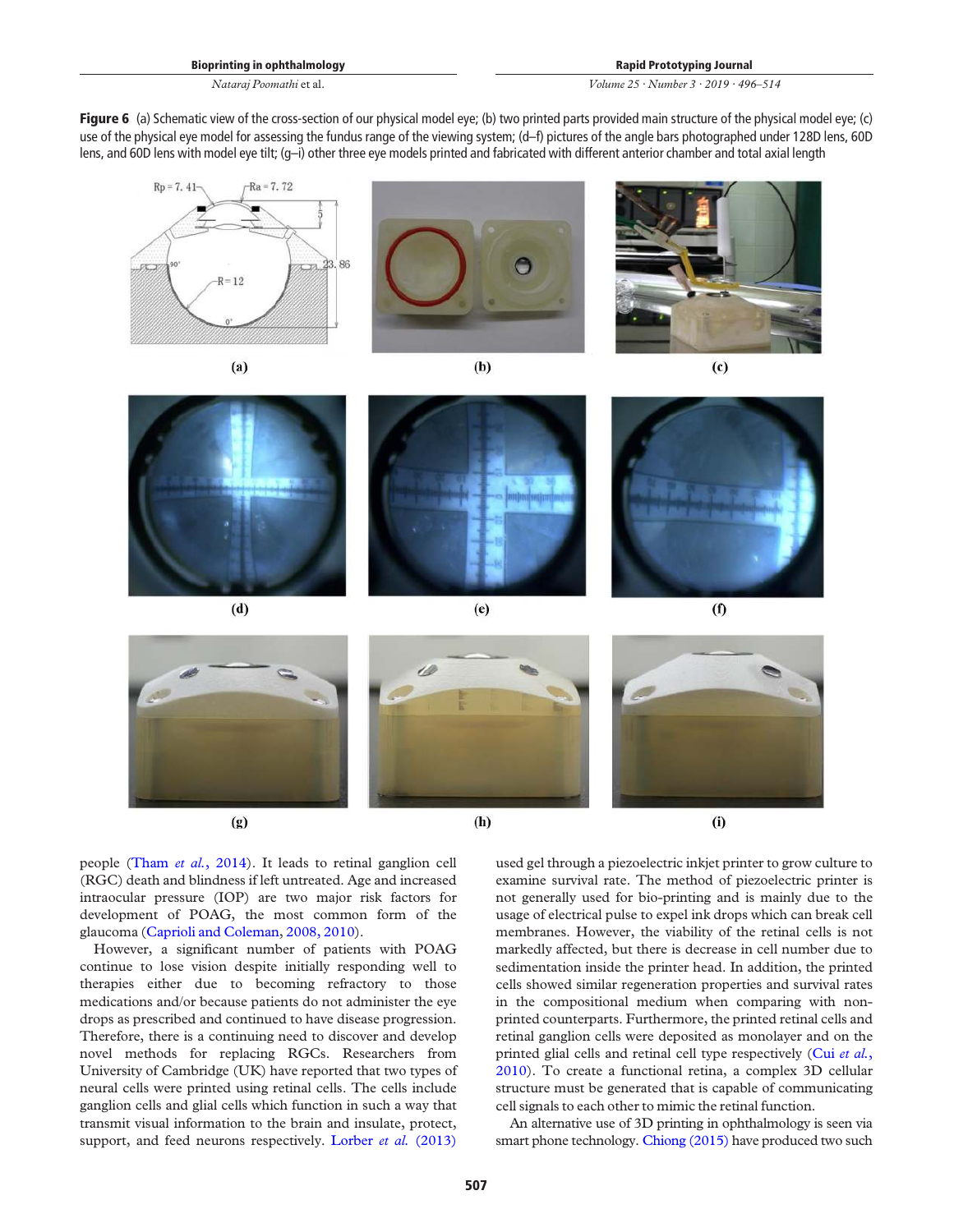devices to work with smartphones. Figure 7(a) is a 3D printable imaging adapter that can be attached to a smartphone and photograph the retina. Figure 7(b) shows an image of a glaucomatous disc captured with the device, which is of better quality than that captured with a standard fundus camera in Figure 7(c). The group used a similar concept to develop a second device, which is a slit lamp microscope adapter [Figure 7(d) and (e)]. This device can be attached to the smartphone camera to document images of the ocular anterior segment, allowing for the easy detection of cataract, uveitis, ocular ulcers or corneal epithelial defects. These devices are more than ten times cheaper than standard ocular imaging devices.

As per the American Transplant Foundation, cornea stands out highest position in organ transplantation in USA in which 40,000 are undergoing with corneal transplantation per year. Nearly 53 per cent of the world's populations have poor access to corneal transplantations, as per global survey published in JAMA Ophthalmology in Feb, 2016. Furthermore, the transplanted graft was rejected due to complications associated with immune system. The anatomic structures of orbit and the eye are quite complex. In such cases, the tailoring of anatomic models based on 3D printing technology is highly useful for teaching and practicing purposes and interpreting the anatomic relationships between the complex surrounding structures and lesions. This important tool has also transformed education and clinical practice. Most of the researchers are using a 3D Systems Z650 printer to develop "highly realistic" 3D orbital prints in which it provides improved visualization of the fragile eye nerves.

#### 3.4 Drug delivery

To expand the possibilities in ophthalmologist, continuous progresses are being invented particularly in the area of 3D printing so that human nervous system could be connected to electronic components, such as bionic parts, for curing blindness closer to reality. The advancement in this field will offer high-tech bionic eyes. In recent decades, nanotechnologybased drug delivery to the eye is the one of the most promising tasks to scientist in pharmaceutical industry by increasing ocular residence time and therapy enhancing ocular bioavailability and reducing drug toxicity. An ample number of nanotechnology-based carrier systems are developed and

## *Volume 25 · Number 3 · 2019 · 496*–*514*

studied at large such as nanosuspensions, nanoparticles, liposomes and nano micelles. The nanocarriers/devices are sustaining drug release; improve specificity, when targeting moieties are used; and help to reduce the dosing frequency. However, we still need to develop a carrier system which could reach targeted ocular tissue, including post-non-invasive mode of drug administration, back of the eye tissues. This has become a very promising area for further research and development new drug delivery materials.

In ocular drug delivery, a very few promising results were reported with these branched polymeric systems (Abdelkader and Alany, 2012). The controlled delivery of drug proteinloaded biomaterials must be necessary to cure many eye diseases. In particular, drug combinations in particular to the patient must be unique and is loaded onto a single 3D-printed drug delivery device. Liposomes drug delivery method is adopted by NTU (Singapore) for the development of sustained release formulation of ocular drugs and to deliver them into various anatomical regions in the eye. Till now, the researchers succeeded with prostaglandins, antimicrobials and antiinflammatory drugs are for sustained release from liposomes to front and back of the eye.

#### 3.5 Bionic eye

Bionic eye, often termed as visual prosthesis, is an experimentally produced visual system and devices that are intended to bring back the functional sight in population that is suffering from partial/complete blindness. It has been reported that nearly 124 and 40 million world population is affected by low vision and blindness, respectively. Compared to prosthetic eye, a bionic eye, is different. The prosthetic eyes substitute the appearance and physical structure of a specific eye that is separated due to disfigurement, pain, diseases or trauma. On the other hand, bionic eye implants device within the existing eye structures or in brain. There are recent developments in several bionic eye implants, but single commercially existing bionic eye system approved by FDA is available in USA, and it can meet blindness problems mainly due to specific eye diseases (http://edition.cnn.com/2013/02/19/health/fda-bioniceye/). The researchers at Bionics Institute have developed 3D printing using evok3d and 3D Systems ProJet 1200 3D printers that could restore vision (https://3dprint.com/24398/3d-

Figure 7 (A) 3D printed retinal imaging adapter on a smartphone; (B) an image of a glaucomatous disc captured with the smartphone retinal imaging adapter; (C) an image of the same glaucomatous disc captured with a standard fundus camera; (D) 3D printed smartphone slit lamp microscope, (E) an image of a patient with a white cataract captured on a smartphone with the 3D printed slit lamp microscope



Note: Reproduced with permission from reference Source: Chiong (2015)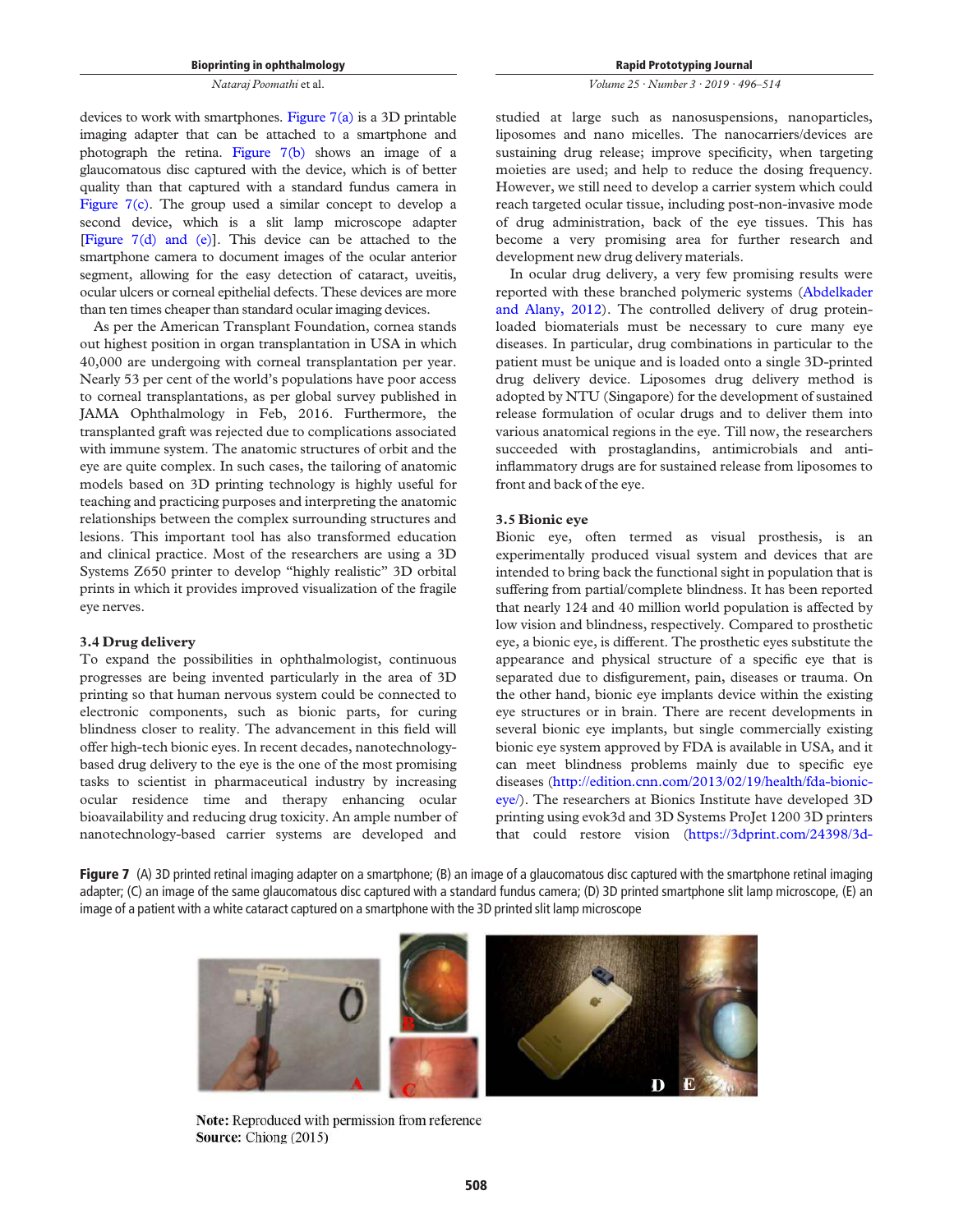*Nataraj Poomathi* et al.

printed-bionic-eye/). However, additional research must be carried out to meet several challenges related to integrating optic nerve, retinal ganglion cells, and visual cortex to the bionic eye. It may be possible that the bionic eye can reach the consumer market by 2020. An Italian company, MHOX, is working on an actual bionic eye which can combine electrical components with 3D printing tissue to build a working eye to link the base implanted inside the eye socket with optic nerve, and to the brain (https://3dprint.com/52616/mhox-3d-printedeyes/).

# 4. Summary and future trends

The application of bioprinting technologies in ophthalmological studies is a new field of research in comparison of other biomedical applications. Ophthalmologists are already progressed long way and developed many sophistical and sensitive ophthalmic devices, such as contact lens, artificial eyes, eye-glasses, retina conjunctiva, sclera, corneas, glaucoma valves and integrated electronic enabled eye wear. But still none of the reported study came up with a full-proof concept helping the bioprinting technologies. This might be due to the un-suitability of the existing bioprinters for developing the ophthalmic devices with desirable characteristics. Commercial bioprinting systems are facing many challenges in-terms of unavailability of workable biomaterials, un-suitable processing condition, dimensional and mechanical constraints, speed and cost. The speeds at which new breakthroughs are happening in the area of bioprinting-assisted-ophthalmology, the development of fully functional artificial eye is now just a matter of time. Further, bioprinting technologies should be explored to develop vascularized scale-up tissues and organs, transition of these from bench to bedside by discovering *in situ* techniques that can mimic anatomical components of natural eye with enhanced functionality.

For this, at first, the compatibility between printing conditions and workable materials should be established under tight scrutiny so that the printed devices can survive for lifelong. Second, ophthalmic industries and their academic partners should work on the improvement of accuracy and feasibility of fabrication nanostructures that can enable the users to take benefits of bioprinting technology for developing nanostructures such as retina and contact lens. Finally, the existing technology rights should be shared between the inventors and commercial ophthalmological manufacturers to make the devices and products available to visually impaired patients at minimum cost. In the recent advancement in the designing of cellular three-dimensional structures provides added credit in creating three-dimensional printed retina. Furthermore, adult rat retinal ganglion cells, certain mammalian retinal cells, and glia are printed with specific phenotypic features and without viability loss. These research findings must be extended to translate other retinal cell types and human tissue.

Apart from the wide spread acceptance of the various bioprinting technologies in biomedical and TE domain, these systems still have numerous challenges yet to resolve as listed by Ozbolat *et al.* (2017). Further, the barriers during the designing of complex 3D printed tissue by incorporating spatial, cell density, survivability of long-term cell and integration of the Rapid Prototyping Journal

*Volume 25 · Number 3 · 2019 · 496*–*514*

various cell types functionally must be addressed. Further, this technology may be combined with complex electrospun surfaces in the design of future retinal models or therapies (Lim *et al.*, 2010; Hosseini *et al.*, 2017). Research potential to design an implantable 3D printed retina necessitates engineering development, regulatory effort and capital investment. The radiological images of the patients' eye are used by doctors to generate implants which have the similar dimensions as the original one. Health-care professionals and scientists uses additive printing technology to set down patients own cells and compatible materials in a predestined manner on a specific substrate to design patient-specific implants with a lower rate of rejection. 3D bio-printing is also accounted for its usage in natural anatomical variations which subsist among humans.

Overall, it can be concluded from the research endeavors in 3D printing in ophthalmology that this technology has the potential to improve the treatments of vision impaired patient by helping the doctors in performing risky surgery. The only need for this is to explore the innovative trends in customization of the medical devices which are highly desirable in-terms of market demand. Ultimately, the printed ophthalmological devices can heal the poor vision and other ocular diseases.

# References

- Abdelkader, H. and Alany, G.R. (2012), "Controlled and continuous release ocular drug delivery systems: pros and cons", *Current Drug Delivery*, Vol. 9 No. 4, pp. 421-430.
- Ali, M., Pages, E., Ducom, A., Fontaine, A. and Guillemot, F. (2014), "Controlling laser-induced jet formation for bioprinting mesenchymal stem cells with high viability and high resolution", *Biofabrication*, Vol. 6 No. 4, p. 045001.
- Arai, K., Iwanaga, S., Toda, H., Genci, C., Nishiyama, Y. and Nakamura, M. (2011), "Three-dimensional inkjet biofabrication based on designed images", *Biofabrication*, Vol. 3 No. 3, p. 034113.
- ASTM F2792-12a (2012), *Standard Terminology for Additive Manufacturing Technologies*, F42.19, Ed., ASTM International, West Conshohocken, PA.
- Ayyildiz, O. (2018), "Customised spectacles using 3-D printing technology", *Clinical and Experimental Optometry*, doi: 10.1111/cxo.12795.
- Bakhshinejad, A. and D'souza, R.M. (2015), "A brief comparison between available bio-printing methods", *Biomedical Conference (GLBC), 2015, IEEE Great Lakes*, *IEEE*, pp. 1-3.
- Barron, J.A., Wu, P., Ladouceur, H.D. and Ringeisen, B.R. (2004), "Biological laser printing: a novel technique for creating heterogeneous 3-dimensional cell patterns", *Biomedical Microdevices*, Vol. 6 No. 2, pp. 139-147.
- Beaman, J.J., Atwood, C., Bergman, T.L., Bourell, D., Hollister, S. and Rosen, D. (2004), *Additive/Subtractive Manufacturing Research and Development in Europe*, World Technology Evaluation Center, Baltimore MD.
- Bernhard, J.C., Isotani, S., Matsugasumi, T., Duddalwar, V., Hung, A.J., Suer, E., Baco, E., Satkunasivam, R., Djaladat, H., Metcalfe, C. and Hu, B. (2016), "Personalized 3D printed model of kidney and tumor anatomy: a useful tool for patient education", *World Journal of Urology*, Vol. 34 No. 3, pp. 337-345.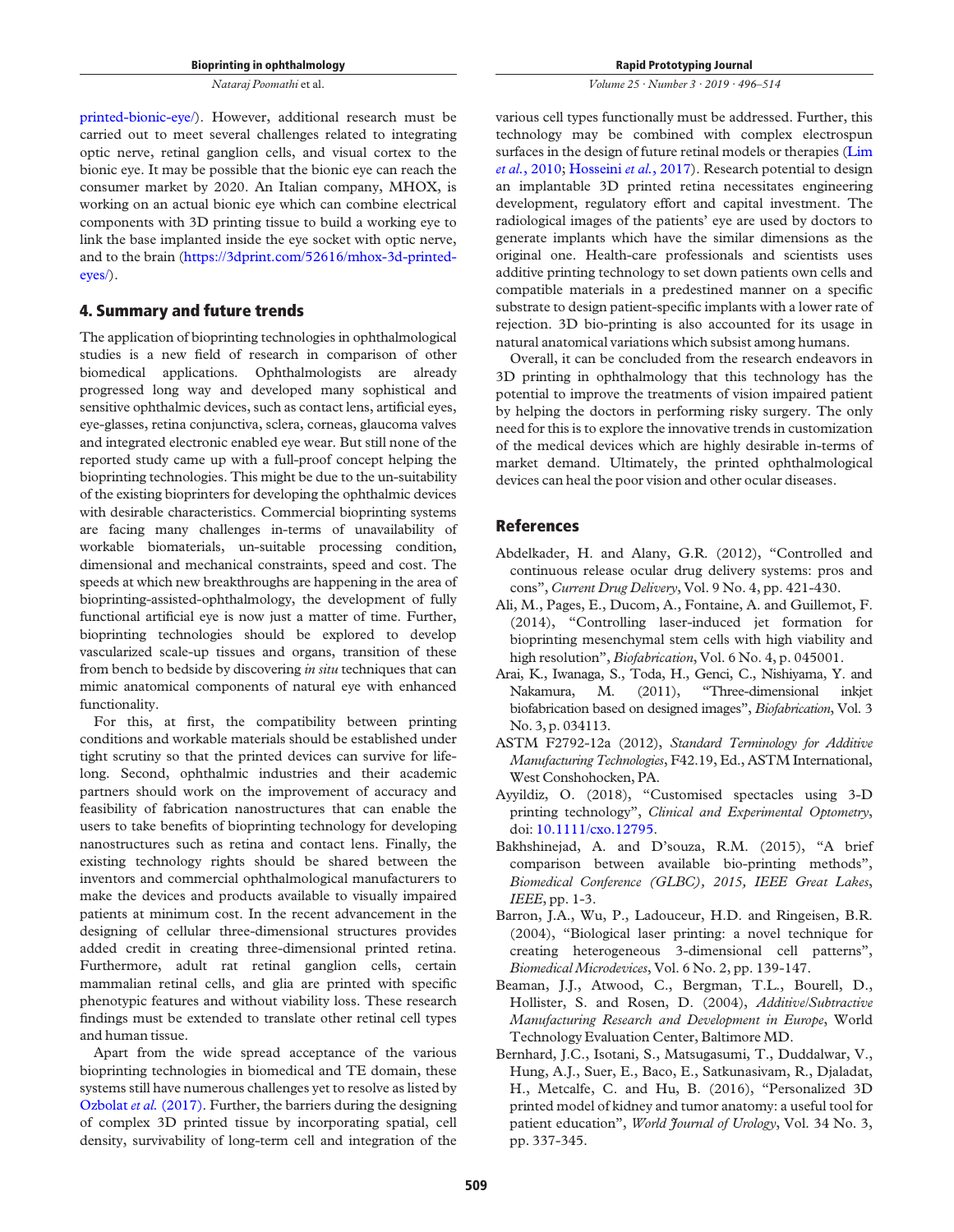- Bertassoni, L.E., Cardoso, J.C., Manoharan, V., Cristino, A.L., Bhise, N.S., Araujo, W.A., Zorlutuna, P., Vrana, N.E., Ghaemmaghami, A.M., Dokmeci, M.R. and Khademhosseini, A. (2014), "Direct-write bioprinting of cell-laden methacrylated gelatin hydrogels",*Biofabrication*, Vol. 6 No. 2, p. 024105.
- Billiet, T., Vandenhaute, M., Schelfhout, J., Van Vlierberghe, S. and Dubruel, P. (2012), "A review of trends and limitations in hydrogel-rapid prototyping for tissue engineering", *Biomaterials*, Vol. 33 No. 26, pp. 6020-6041.
- Boland, T., Xu, T., Damon, B. and Cui, X. (2006), "Application of inkjet printing to tissue engineering", *Biotechnology Journal*, Vol. 1 No. 9, pp. 910-917.
- Butler, S. (2014), "Medical implants and printable body parts to drive 3D printer growth", *The Guardian*, UK, available at: www. theguardian.com/business/2014/aug/24/medical-implants-drive-3dprinter-growth37
- Caprioli, J. and Coleman, A.L. (2008), "Intraocular pressure fluctuation: a risk factor for visual field progression at low intraocular pressures in the advanced glaucoma intervention study", *Ophthalmology*, Vol. 115 No. 7, pp. 1123-1129.
- Caprioli, J. and Coleman, A.L. (2010), "Blood pressure, perfusion pressure, and glaucoma", *American Journal of Ophthalmology*, Vol. 149 No. 5, pp. 704-712.
- Castrejon-Pita, J.R., Baxter, W.R.S., Morgan, J., Temple, S., Martin, G.D. and Hutchings, I.M. (2013), "Future, opportunities and challenges of inkjet technologies", *Atomization and Sprays*, Vol. 23 No. 6.
- Catros, S., Fricain, J.C., Guillotin, B., Pippenger, B., Bareille, R., Remy, M., Lebraud, E., Desbat, B., Amédée, J. and Guillemot, F. (2011), "Laser-assisted bioprinting for creating on-demand patterns of human osteoprogenitor cells and nanohydroxyapatite", *Biofabrication*, Vol. 3 No. 2, p. 025001.
- Chang, C.C., Boland, E.D., Williams, S.K. and Hoying, J.B. (2011), "Direct-write bioprinting three-dimensional biohybrid systems for future regenerative therapies", *Journal of Biomedical Materials Research Part B: Applied Biomaterials*, Vol. 98B No. 1, pp. 160-170.
- Chien, K.B., Aguado, B.A., Bryce, P.J. and Shah, R.N. (2013), "In vivo acute and humoral response to three-dimensional porous soy protein scaffolds", *Acta Biomaterialia*, Vol. 9 No. 11, pp. 8983-8990.
- Chiong, H.S. (2015), "3D printing and ophthalmology for the community", *Journal of Cytology and Histology*, Vol. 6, p. 116.
- Cui, X. and Boland, T. (2009), "Human microvasculature fabrication using thermal inkjet printing technology", *Biomaterials*, Vol. 30 No. 31, pp. 6221-6227.
- Cui, X., Dean, D., Ruggeri, Z.M. and Boland, T. (2010), "Cell damage evaluation of thermal inkjet printed Chinese hamster ovary cells", *Biotechnology and Bioengineering*, Vol. 106 No. 6, pp. 963-969.
- Dababneh, A.B. and Ozbolat, I.T. (2014), "Bioprinting technology: a current state-of-the-art review", *Journal of Manufacturing Science and Engineering*, Vol. 136 No. 6, p. 061016.
- DeGans, B.J. and Schubert, U.S. (2004), "Inkjet printing of well-defined polymer dots and arrays", *Langmuir : The ACS Journal of Surfaces and Colloids*, Vol. 20 No. 18, pp. 7789-7793.
- Duan, B. and Wang, M. (2013), "Selective laser sintering and its biomedical applications", in Schmidt, V. and Belegratis, M. (Eds), *Laser Technology in Biomimetics, Biological and*

*Volume 25 · Number 3 · 2019 · 496*–*514*

*Medical Physics, Biomedical Engineering*, Springer, Berlin, Heidelberg, pp. 83-109.

- Duan, B., Hockaday, L.A., Kang, K.H. and Butcher, J.T. (2013), "3D bioprinting of heterogeneous aortic valve conduits with alginate/gelatin hydrogels", *Journal of Biomedical Materials Research Part A*, Vol. 101A No. 5, pp. 1255-1264.
- Fahad, M., Dickens, P. and Gilbert, M. (2013), "Novel polymeric support materials for jetting based additive manufacturing processes", *Rapid Prototyping Journal*, Vol. 19 No. 4, pp. 230-239.
- Fariss, R.N., Li, Z.Y. and Milam, A.H. (2000), "Abnormalities in rod photoreceptors, Amacrine cells, and horizontal cells in human retinas with retinitis pigmentosa", *American Journal of Ophthalmology*, Vol. 129 No. 2, pp. 215-223.
- Fedorovich, N.E., Alblas, J., Hennink, W.E., Öner, F.C. and Dhert, W.J. (2011), "Organ printing: the future of bone regeneration?", *Trends in Biotechnology*, Vol. 29 No. 12, pp. 601-606.
- Fedorovich, N.E., Swennen, I., Girones, J., Moroni, L., Van Blitterswijk, C.A., Schacht, E., Alblas, J. and Dhert, W.J. (2009), "Evaluation of photocrosslinked lutrol hydrogel for tissue printing applications", *Biomacromolecules*, Vol. 10 No. 7, pp. 1689-1696.
- Fielding, G.A., Bandyopadhyay, A. and Bose, S. (2012), "Effects of silica and zinc oxide doping on mechanical and biological properties of 3D printed tricalcium phosphate tissue engineering scaffolds", *Dental Materials*, Vol. 28 No. 2, pp. 113-122.
- Gaetani, R., Feyen, D.A., Verhage, V., Slaats, R., Messina, E., Christman, K.L., Giacomello, A., Doevendans, P.A. and Sluijter, J.P. (2015), "Epicardial application of cardiac progenitor cells in a 3D-printed gelatin/hyaluronic acid patch preserves cardiac function after myocardial infarction", *Biomaterials*, Vol. 61, pp. 339-348.
- Gao, G., Schilling, A.F., Hubbell, K., Yonezawa, T., Truong, D., Hong, Y., Dai, G. and Cui, X. (2015), "Improved properties of bone and cartilage tissue from 3D inkjetbioprinted human mesenchymal stem cells by simultaneous deposition and photocrosslinking in PEG-GelMA", *Biotechnology Letters*, Vol. 37 No. 11, pp. 2349-2355.
- Gibney, R., Matthyssen, S., Patterson, J., Ferraris, E. and Zakaria, N. (2017), "The human cornea as a model tissue for additive biomanufacturing: a review", *Procedia CIRP*, Vol. 65, pp. 56-63.
- Gruene, M., Deiwick, A., Koch, L., Schlie, S., Unger, C., Hofmann, N., Bernemann, I., Glasmacher, B. and Chichkov, B. (2010), "Laser printing of stem cells for biofabrication of scaffold-free autologous grafts", *Tissue Engineering. Part C, Methods*, Vol. 17 No. 1, pp. 79-87.
- Gudapati, H., Yan, J., Huang, Y. and Chrisey, D.B. (2014), "Alginate gelation-induced cell death during laser-assisted cell printing", *Biofabrication*, Vol. 6 No. 3, pp. 035022.
- Guillemot, F., Souquet, A., Catros, S. and Guillotin, B. (2010), "Laser-assisted cell printing: principle, physical parameters versus cell fate and perspectives in tissue engineering", *Nanomedicine*, Vol. 5 No. 3, pp. 507-515.
- Guillemot, F., Souquet, A., Catros, S., Guillotin, B., Lopez, J., Faucon, M., Pippenger, B., Bareille, R., Rémy, M., Bellance, S. and Chabassier, P. (2010), "High-throughput laser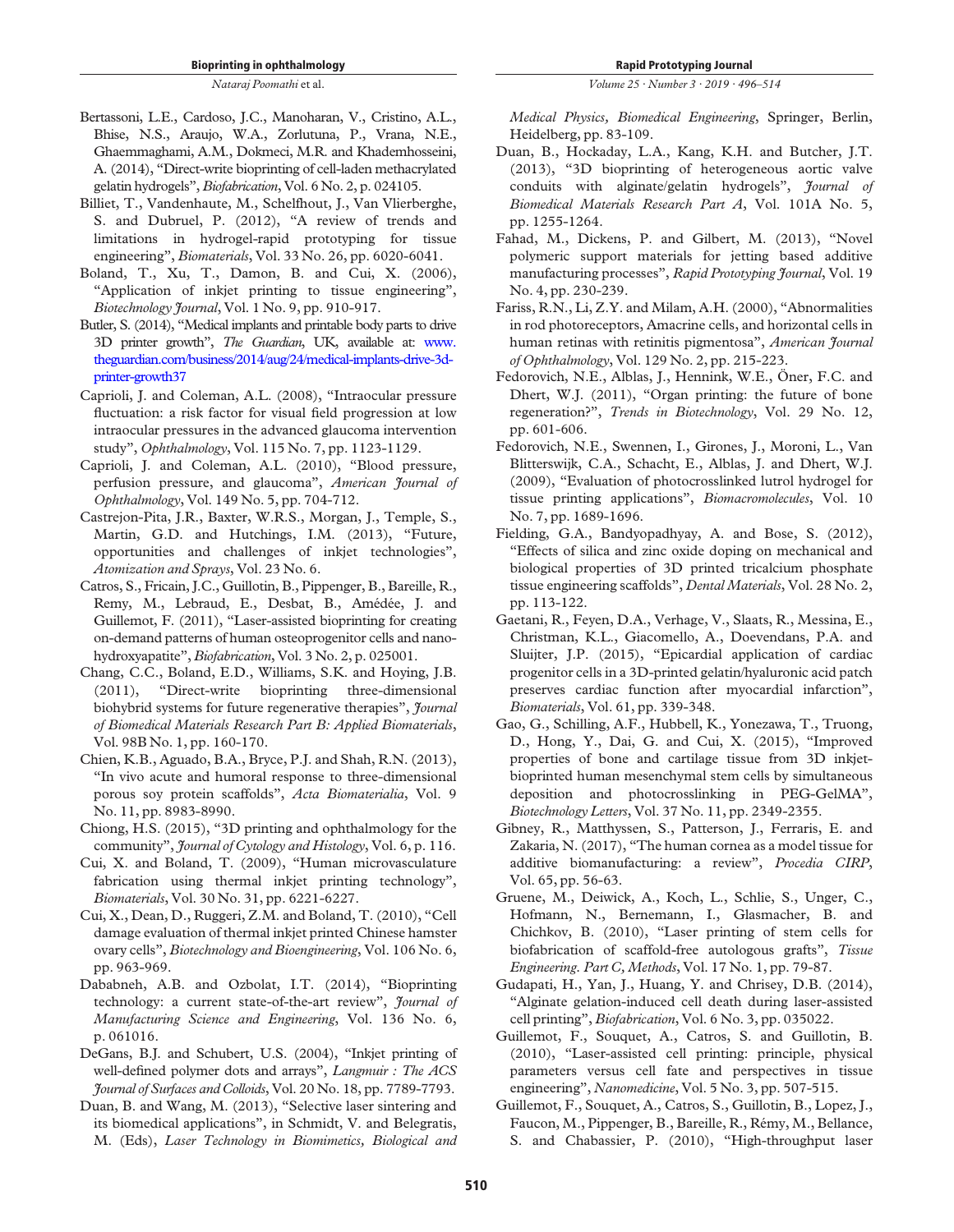printing of cells and biomaterials for tissue engineering", *Acta Biomaterialia*, Vol. 6 No. 7, pp. 2494-2500.

- Guillotin, B., Souquet, A., Catros, S., Duocastella, M., Pippenger, B., Bellance, S., Bareille, R., Rémy, M., Bordenave, L., Amédée, J. and Guillemot, F. (2010), "Laser assisted bioprinting of engineered tissue with high cell density and microscale organization", *Biomaterials*, Vol. 31 No. 28, pp. 7250-7256.
- Hewes, S., Wong, A.D. and Searson, P.C. (2017), "Bioprinting microvessels using an inkjet printer", *Bioprinting*, Vol. 7, pp. 14-18.
- Ho, C.M.B., Ng, S.H. and Yoon, Y.J. (2015), "A review on 3D printed bioimplants", *International Journal of Precision Engineering and Manufacturing*, Vol. 16 No. 5, pp. 1035-1046.
- Hoch, E., Tovar, G.E. and Borchers, K. (2014), "Bioprinting of artificial blood vessels: current approaches towards a demanding goal", *European Journal of Cardio-Thoracic Surgery*, Vol. 46 No. 5, pp. 767-778.
- Hockaday, L.A., Kang, K.H., Colangelo, N.W., Cheung, P.Y. C., Duan, B., Malone, E., Wu, J., Girardi, L.N., Bonassar, L.J., Lipson, H. and Chu, C.C. (2012), "Rapid 3D printing of anatomically accurate and mechanically heterogeneous aortic valve hydrogel scaffolds", *Biofabrication*, Vol. 4 No. 3, p. 035005.
- Hospodiuk, M., Dey, M., Sosnoski, D. and Ozbolat, I.T. (2017), "The bioink: a comprehensive review on bioprintable materials",*Biotechnology Advances*, Vol. 35 No. 2, pp. 217-239.
- Hosseini, Y., Emadi, R., Kharaziha, M. and Doostmohammadi, A. (2017), "Reinforcement of electrospun poly  $(\varepsilon$ -caprolactone) scaffold using diopside nanopowder to promote biological and physical properties", *Journal of Applied Polymer Science*, Vol. 134 No. 6, pp. 1197-1206.
- Huang, W. and Zhang, X. (2014), "3D printing: print the future of ophthalmology", *Investigative Opthalmology & Visual Science*, Vol. 55 No. 8, pp. 5380-5381.
- IDtechex (2014), "3D printing materials 2014-2025: status, opportunities, market forecasts", available at: www.idtechex. com/research/reports/3d-printing-materials-2014-2025 status-opportunitiesmarket-forecasts-000369.asp
- Jakab, K., Norotte, C., Marga, F., Murphy, K., Vunjak-Novakovic, G. and Forgacs, G. (2010), "Tissue engineering by self-assembly and bio-printing of living cells", *Biofabrication*, Vol. 2 No. 2, p. 022001.
- Jana, S. and Lerman, A. (2015), "Bioprinting a cardiac valve", *Biotechnology Advances*, Vol. 33 No. 8, pp. 1503-1521.
- Jerez-Mesa, R., Gomez-Gras, G., Travieso-Rodriguez, J.A. and Garcia-Plana, V. (2017), "A comparative study of the thermal behavior of three different 3D printer liquefiers", *Mechatronics*.
- Ji, Z.K., Zhao, Y., Yu, S.S. and Zhao, H. (2018), "The application progress of 3D printing technology in ophthalmology", *Chinese Journal of Ophthalmology*, Vol. 54, pp. 72-76.
- Jose, R.R., Rodriguez, M.J., Dixon, T.A., Omenetto, F. and Kaplan, D.L. (2016), "Evolution of bioinks and additive manufacturing technologies for 3D bioprinting", *ACS Biomaterials Science & Engineering*, Vol. 2 No. 10, pp. 1662-1678.
- Kador, K.E., Grogan, S.P., Dorthé, E.W., Venugopalan, P., Malek, M.F., Goldberg, J.L. and D'lima, D.D. (2016),

*Volume 25 · Number 3 · 2019 · 496*–*514*

"Control of retinal ganglion cell positioning and neurite growth: combining 3D printing with radial electrospun scaffolds", *Tissue Engineering Part A*, Vol. 22 Nos 3/4, pp. 286-294.

- Keriquel, V., Oliveira, H., Rémy, M., Ziane, S., Delmond, S., Rousseau, B., Rey, S., Catros, S., Amédée, J., Guillemot, F. and Fricain, J.C. (2017), "In situ printing of mesenchymal stromal cells, by laser-assisted bioprinting, for in vivo bone regeneration applications", *Scienti*fi*c Reports*, Vol. 7 No. 1, p. 1778.
- Khalil, S. and Sun, W. (2009), "Bioprinting endothelial cells with alginate for 3D tissue constructs", *Journal of Biomechanical Engineering*, Vol. 131 No. 11, p. 111002.
- Khalil, S., Nam, J. and Sun, W. (2005), "Multi-nozzle deposition for construction of 3D biopolymer tissue scaffolds", *Rapid Prototyping Journal*, Vol. 11 No. 1, pp. 9-17.
- Kolesky, D.B., Truby, R.L., Gladman, A.S., Busbee, T.A., Homan, K.A. and Lewis, J.A. (2014), "3D bioprinting of vascularized, heterogeneous cell-laden tissue constructs", *Advanced Materials*, Vol. 26 No. 19, pp. 3124-3130.
- Landers, R., Hübner, U., Schmelzeisen, R. and Mülhaupt, R. (2002), "Rapid prototyping of scaffolds derived from thermoreversible hydrogels and tailored for applications in tissue engineering",*Biomaterials*, Vol. 23 No. 23, pp. 4437-4447.
- Lee, J.W., Choi, Y.J., Yong, W.J., Pati, F., Shim, J.H., Kang, K.S., Kang, I.H., Park, J. and Cho, D.W. (2016), "Development of a 3D cell printed construct considering angiogenesis for liver tissue engineering", *Biofabrication*, Vol. 8 No. 1, p. 015007.
- Lee, W., Debasitis, J.C., Lee, V.K., Lee, J.H., Fischer, K., Edminster, K., Park, J.K. and Yoo, S.S. (2009), "Multilayered culture of human skin fibroblasts and keratinocytes through three-dimensional freeform fabrication", *Biomaterials*, Vol. 30 No. 8, pp. 1587-1595.
- Lee, W., Lee, V., Polio, S., Keegan, P., Lee, J.H., Fischer, K., Park, J.K. and Yoo, S.S. (2010), "On-demand threedimensional freeform fabrication of multi-layered hydrogel scaffold with fluidic channels", *Biotechnology and Bioengineering*, Vol. 105 No. 6, pp. 1178-1186.
- Li, J., Chen, M., Fan, X. and Zhou, H. (2016), "Recent advances in bioprinting techniques: approaches, applications and future prospects", *Journal of Translational Medicine*, Vol. 14 No. 1, p. 271.
- Lim, T.C., Chian, K.S. and Leong, K.F. (2010), "Cryogenic prototyping of chitosan scaffolds with controlled micro and macro architecture and their effect on in vivo neovascularization and cellular infiltration", *Journal of Biomedical Materials Research Part A*, Vol. 94 No. 4, pp. 1303-1311.
- Liu, W., Heinrich, M.A., Zhou, Y., Akpek, A., Hu, N., Liu, X., Guan, X., Zhong, Z., Jin, X., Khademhosseini, A. and Zhang, Y.S. (2017), "Extrusion bioprinting of Shear-Thinning gelatin methacryloyl bioinks", *Advanced Healthcare Materials*, Vol. 6 No. 12.
- Lorber, B., Hsiao, W.K. and Martin, K.R. (2016), "Threedimensional printing of the retina", *Current Opinion in Ophthalmology*, Vol. 27 No. 3, p. 262.
- Lorber, B., Hsiao, W.K., Hutchings, I.M. and Martin, K.R. (2013), "Adult rat retinal ganglion cells and glia can be printed by piezoelectric inkjet printing", *Biofabrication*, Vol. 6 No. 1, p. 015001.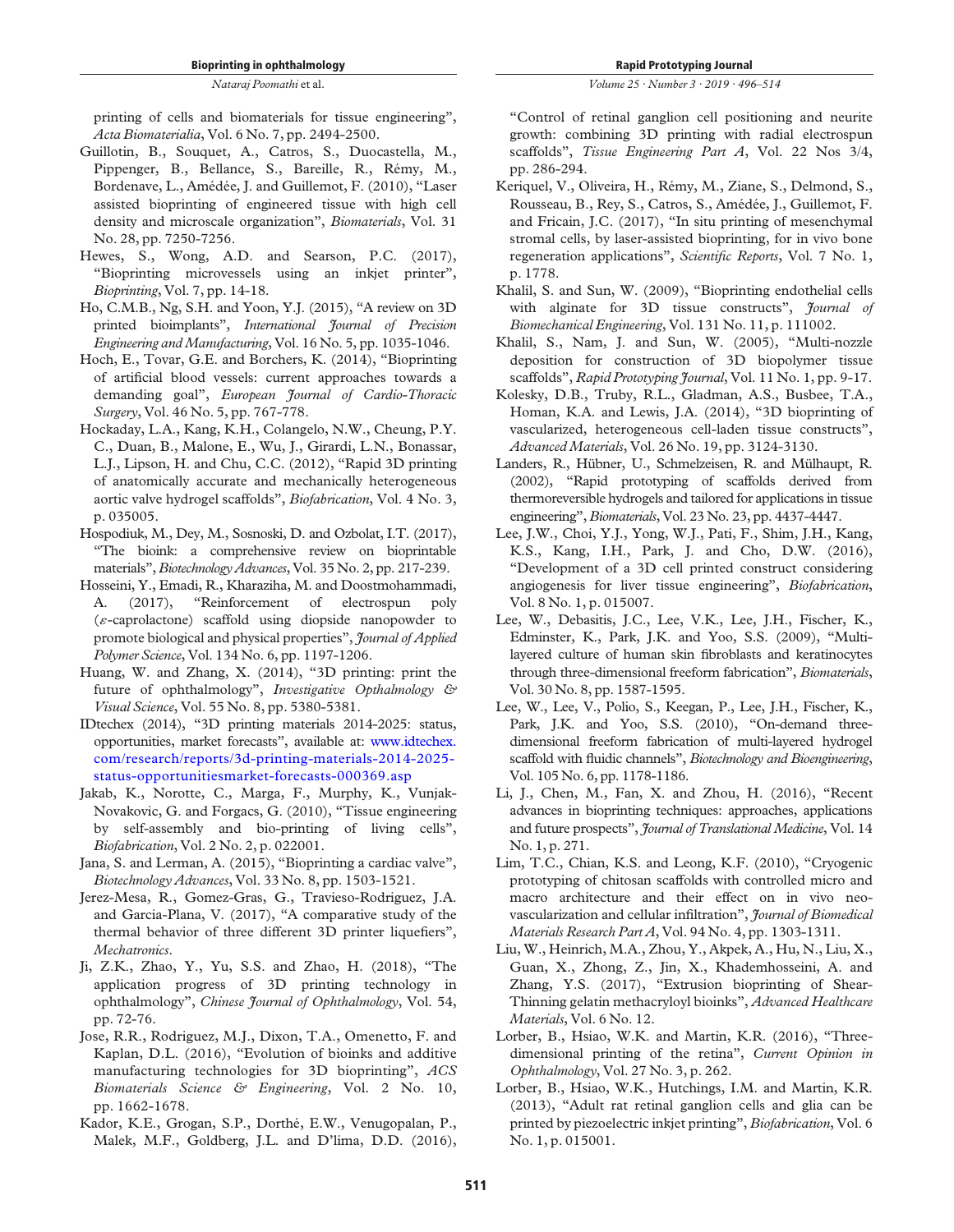- Lupeanu, M.E., Rennie, A.E., Rosu, M.M. and Moagar-Poladian, G. (2010), "Research strategy on developing additive manufactured bespoke ophthalmic instruments assisted by an online integrated platform", *UPB Scienti*fi*c Bulletin, Series D: Mechanical Engineering*, Vol. 76 No. 2, pp. 143-162.
- Malda, J., Visser, J., Melchels, F.P., Jüngst, T., Hennink, W. E., Dhert, W.J., Groll, J. and Hutmacher, D.W. (2013), "25th anniversary article: engineering hydrogels for biofabrication", *Advanced Materials*, Vol. 25 No. 36, pp. 5011-5028.
- Mannoor, M.S., Jiang, Z., James, T., Kong, Y.L., Malatesta, K.A., Soboyejo, W.O., Verma, N., Gracias, D.H. and McAlpine, M.C. (2013), "3D printed bionic ears", *Nano Letters*, Vol. 13 No. 6, pp. 2634-2639.
- Marasco, P.L. and Foote, B. (2017), "Assessment of an approach to printed polymer lenses", in *Advanced Optics for Defense Applications: UV through LWIR II*, Vol. 10181, *International Society for Optics and Photonics*, p. 101810S.
- Michael, S., Sorg, H., Peck, C.T., Koch, L., Deiwick, A., Chichkov, B., Vogt, P.M. and Reimers, K. (2013), "Tissue engineered skin substitutes created by laser-assisted bioprinting form skin-like structures in the dorsal skin fold chamber in mice", *PloS One*, Vol. 8 No. 3, p. e57741.
- Mironov, V., Boland, T., Trusk, T., Forgacs, G. and Markwald, R.R. (2003), "Organ printing: computer-aided jet-based 3D tissue engineering", *TRENDS in Biotechnology*, Vol. 21 No. 4, pp. 157-161.
- Mironov, V., Visconti, R.P., Kasyanov, V., Forgacs, G., Drake, C.J. and Markwald, R.R. (2009), "Organ printing: tissue spheroids as building blocks", *Biomaterials*, Vol. 30 No. 12, pp. 2164-2174.
- Moon, S., Kim, Y.G., Dong, L., Lombardi, M., Haeggstrom, E., Jensen, R.V., Hsiao, L.L. and Demirci, U. (2011), "Drop-on-demand single cell isolation and total RNA analysis", *PLoS One*, Vol. 6 No. 3, p. e17455.
- Moroni, L., de Wijn, J. and Van Blitterswijk, C.A. (2004), "3D plotted scaffolds for tissue engineering: dynamical mechanical analysis", *European Cells and Materials*, Vol. 7 No. 1, p. 68.
- Müller, M., Öztürk, E., Arlov, Ø., Gatenholm, P. and Zenobi-Wong, M. (2017), "Alginate sulfate-nanocellulose bioinks for cartilage bioprinting applications", *Annals of Biomedical Engineering*, Vol. 45 No. 1, pp. 210-223.
- Murphy, S.V. and Atala, A. (2014), "3D bioprinting of tissues and organs", *Nature Biotechnology*, Vol. 32 No. 8, p. 773.
- Turner, B.N., Strong, R. and Gold, S.A. (2014), "A review of melt extrusion additive manufacturing processes: I. process design and modeling", *Rapid Prototyping Journal*, Vol. 20 No. 3, pp. 192-204.
- Nair, K., Yan, K. and Sun, W. (2007), "A multilevel numerical model quantifying cell deformation in encapsulated alginate structures", *Journal of Mechanics of Materials and Structures*, Vol. 2 No. 6, pp. 1121-1139.
- Nakamura, M., Kobayashi, A., Takagi, F., Watanabe, A., Hiruma, Y., Ohuchi, K., Iwasaki, Y., Horie, M., Morita, I. and Takatani, S. (2005), "Biocompatible inkjet printing technique for designed seeding of individual living cells", *Tissue Engineering*, Vol. 11 Nos 11/12, pp. 1658-1666.

*Volume 25 · Number 3 · 2019 · 496*–*514*

- Nishiyama, Y., Nakamura, M., Henmi, C., Yamaguchi, K., Mochizuki, S., Nakagawa, H. and Takiura, K. (2007), "Fabrication of 3D cell supporting structures with multimaterials using the bio-printer", *ASME 2007 International Manufacturing Science and Engineering Conference*, *American Society of Mechanical Engineers*, pp. 97-102.
- Norotte, C., Marga, F.S., Niklason, L.E. and Forgacs, G. (2009), "Scaffold-free vascular tissue engineering using bioprinting", *Biomaterials*, Vol. 30 No. 30, pp. 5910-5917.
- Orcutt, M. (2014), available at: www.technologyreview.com/s/ 523301/printed-eye-cells-could-help-treat-blindness/
- Ovsianikov, A., Gruene, M., Pflaum, M., Koch, L., Maiorana, F., Wilhelmi, M., Haverich, A. and Chichkov, B. (2010), "Laser printing of cells into 3D scaffolds", *Biofabrication*, Vol. 2 No. 1, p. 014104.
- Ozbolat, I.T. and Hospodiuk, M. (2016), "Current advances and future perspectives in extrusion-based bioprinting", *Biomaterials*, Vol. 76, pp. 321-343.
- Ozbolat, I.T. and Yu, Y. (2013), "Bioprinting toward organ fabrication: challenges and future trends", *IEEE Transactions on Biomedical Engineering*, Vol. 60 No. 3, pp. 691-699.
- Ozbolat, I.T., Moncal, K.K. and Gudapati, H. (2017), "Evaluation of bioprinter technologies", *Additive Manufacturing*, Vol. 13, pp. 179-200.
- Patrascioiu, A., Fernández-Pradas, J.M., Palla-Papavlu, A., Morenza, J.L. and Serra, P. (2014), "Laser-generated liquid microjets: correlation between bubble dynamics and liquid ejection", *Micro*fl*uidics and Nano*fl*uidics*, Vol. 16 Nos 1/2, pp. 55-63.
- Peltola, S.M., Melchels, F.P., Grijpma, D.W. and Kellomäki, M. (2008), "A review of rapid prototyping techniques for tissue engineering purposes", *Annals of Medicine*, Vol. 40 No. 4, pp. 268-280.
- Phillippi, J.A., Miller, E., Weiss, L., Huard, J., Waggoner, A. and Campbell, P. (2008), "Microenvironments engineered by inkjet bioprinting spatially direct adult stem cells toward muscle-and Bone-Like subpopulations", *Stem Cells*, Vol. 26 No. 1, pp. 127-134.
- Raof, N.A., Schiele, N.R., Xie, Y., Chrisey, D.B. and Corr, D. T. (2011), "The maintenance of pluripotency following laser direct-write of mouse embryonic stem cells", *Biomaterials*, Vol. 32 No. 7, pp. 1802-1808.
- Salvador, M.R. and de Menéndez, A.M.H. (2016), "Major advances in ophthalmology: emergence of bio-additive manufacturing", *Journal of Intelligence Studies in Business*, Vol. 6 No. 1.
- Sanchez, E.A., Waldmann, M. and Arnold, C.B. (2011), "Chalcogenide glass microlenses by inkjet printing", *Applied Optics*, Vol. 50 No. 14, pp. 1974-1978.
- Sanjana, N.E. and Fuller, S.B. (2004), "A fast flexible ink-jet printing method for patterning dissociated neurons in culture", *Journal of Neuroscience Methods*, Vol. 136 No. 2, pp. 151-163.
- Sawkins, M.J., Mistry, P., Brown, B.N., Shakesheff, K.M., Bonassar, L.J. and Yang, J. (2015), "Cell and protein compatible 3D bioprinting of mechanically strong constructs for bone repair", *Biofabrication*, Vol. 7 No. 3, pp. 035004.
- Schubert, C., Van Langeveld, M.C. and Donoso, L.A. (2014), "Innovations in 3D printing: a 3D overview from optics to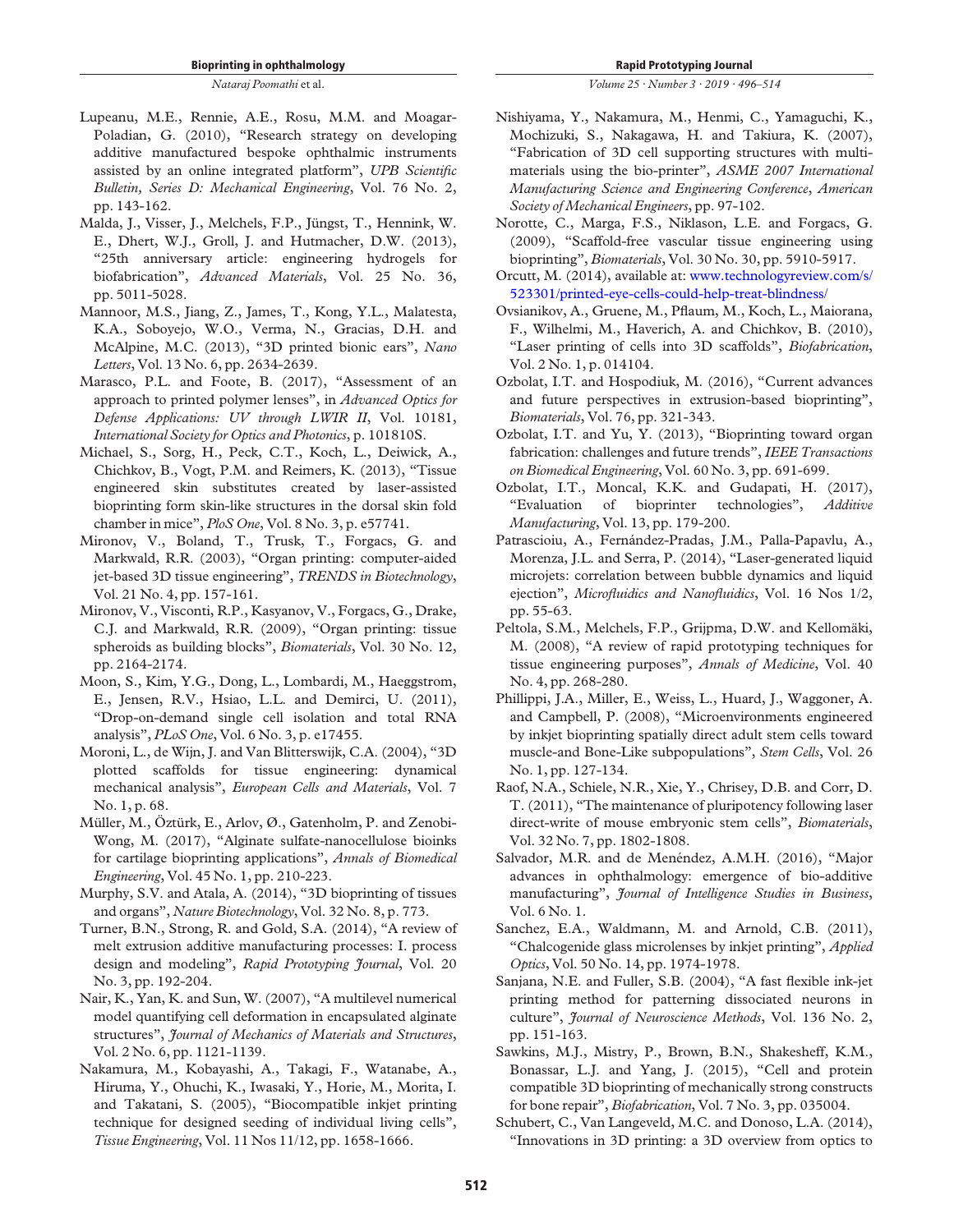organs", *The British Journal of Ophthalmology*, Vol. 98 No. 2, pp. 159-161.

- Seol, Y.J., Kang, H.W., Lee, S.J., Atala, A. and Yoo, J.J. (2014), "Bioprinting technology and its applications", *European Journal of Cardio-Thoracic Surgery*, Vol. 46 No. 3, pp. 342-348.
- Shim, J.H., Lee, J.S., Kim, J.Y. and Cho, D.W. (2012), "Bioprinting of a mechanically enhanced three-dimensional dual cell-laden construct for osteochondral tissue engineering using a multi-head tissue/organ building system", *Journal of Micromechanics and Microengineering*, Vol. 22 No. 8, p. 085014.
- Shirazi, S.F.S., Gharehkhani, S., Mehrali, M., Yarmand, H., Metselaar, H.S.C., Kadri, N.A. and Osman, N.A.A. (2015), "A review on powder-based additive manufacturing for tissue engineering: selective laser sintering and inkjet 3D printing", *Science and Technology of Advanced Materials*, Vol. 16 No. 3, p. 033502.
- Singh, S. and Ramakrishna, S. (2017), "Biomedical applications of additive manufacturing: present and future", *Current Opinion in Biomedical Engineering*, Vol. 2, pp. 105-115.
- Skardal, A., Zhang, J. and Prestwich, G.D. (2010), "Bioprinting vessel-like constructs using hyaluronan hydrogels crosslinked with tetrahedral polyethylene glycol tetracrylates", *Biomaterials*, Vol. 31 No. 24, pp. 6173-6181.
- Slotwinski, J. (2014), *Applicability of Existing Materials Testing Standards for Additive Manufacturing Materials*, National Institute of Standards and Technology, Gaithersburg, MD, NISTIR 8005.
- Smith, C.M., Stone, A.L., Parkhill, R.L., Stewart, R.L., Simpkins, M.W., Kachurin, A.M., Warren, W.L. and Williams, S.K. (2004), "Three-dimensional bioassembly tool for generating viable tissue-engineered constructs", *Tissue Engineering*, Vol. 10 Nos 9/10, pp. 1566-1576.
- Song, S.J., Choi, J., Park, Y.D., Lee, J.J., Hong, S.Y. and Sun, K. (2010), "A Three-Dimensional bioprinting system for use with a hydrogel-based biomaterial and printing parameter characterization", *Arti*fi*cial Organs*, Vol. 34 No. 11, pp. 1044-1048.
- Sood, A.K., Ohdar, R.K. and Mahapatra, S.S. (2009), "Improving dimensional accuracy of fused deposition modelling processed part using grey Taguchi method", *Materials & Design*, Vol. 30 No. 10, pp. 4243-4252.
- Stansbury, J.W. and Idacavage, M.J. (2016), "3D printing with polymers: challenges among expanding options and opportunities", *Dental Materials*, Vol. 32 No. 1, pp. 54-64.
- Steer, D.L. and Nigam, S.K. (2003), "Developmental approaches to kidney tissue engineering", *American Journal of Physiology-Renal Physiology*, Vol. 286 No. 1, pp. F1-F7.
- Sung, Y.L., Jeang, J., Lee, C.H. and Shih, W.C. (2015), "Fabricating optical lenses by inkjet printing and heatassisted in situ curing of polydimethylsiloxane for smartphone microscopy", *Journal of Biomedical Optics*, Vol. 20 No. 4, p. 047005.
- Tan, Y.S. and Yeong, W.Y. (2014), "Bioprinting of Alginate-Based tubular construct using extrusion-based technique", *Proceedings of the 1st International Conference on Progress in Additive Manufacturing*, pp. 423-427.

*Volume 25 · Number 3 · 2019 · 496*–*514*

- Tan, E.Y.S. and Yeong, W.Y. (2015), "Concentric bioprinting of alginate-based tubular constructs using multi-nozzle extrusion-based technique", *International Journal of Bioprinting*, Vol. 1 No. 1, pp. 49-56.
- Tham, Y.C., Li, X., Wong, T.Y., Quigley, H.A., Aung, T. and Cheng, C.Y. (2014), "Global prevalence of glaucoma and projections of glaucoma burden through 2040: a systematic review and Meta-analysis", *Ophthalmology*, Vol. 121 No. 11, pp. 2081-2090.
- Tooker, A., Meng, E., Erickson, J., Tai, Y.C. and Pine, J. (2005), "Biocomplatible paryleneneurocages", *IEEE Engineering in Medicine and Biology Magazine : The Quarterly Magazine of the Engineering in Medicine &Amp; Biology Society*, Vol. 24 No. 6, pp. 30-33.
- Tse, C.C.W. Ng, S.S. Stringer, J. MacNeil, S. Haycock, J.W. and Smith, P.J. (2016), "Utilising inkjet printed paraffin wax for cell patterning applications", *International Journal of Bioprinting*, Vol. 6, pp. 35-44.
- Wang, Z., Jin, X., Dai, R., Holzman, J.F. and Kim, K. (2016), "An ultrafast hydrogel photocrosslinking method for direct laser bioprinting", *RSC Advances*, Vol. 6 No. 25, pp. 21099-21104.
- West, J.L. and Hubbell, J.A. (1999), "Polymeric biomaterials with degradation sites for proteases involved in cell migration", *Macromolecules*, Vol. 32 No. 1, pp. 241-244.
- Willis, K., Brockmeyer, E., Hudson, S. and Poupyrev, I. (2012), "Printed optics: 3D printing of embedded optical elements for interactive devices", *Proceedings of the 25th Annual ACM Symposium on User Interface Software and Technology, ACM*, pp. 589-598.
- Wilson, W.C. and Boland, T. (2003), "Cell and organ printing 1: protein and cell printers", *The Anatomical Record. Part A, Discoveries in Molecular, Cellular, and Evolutionary Biology*, Vol. 272 No. 2, pp. 491-496.
- Witowski, J., Mateusz, S., Tomasz, Z., Jasamine, C.B., Jason, C., Piotr, M. and Michał, P. (2018), "From ideas to longterm studies: 3D printing clinical trials review", *International Journal of Computer Assisted Radiology and Surgery*, pp. 1-6, available at: https://doi.org/10.1007/s11548-018-1793-8
- Wohlers, T.T. and Caffrey, T. (2015), *Wohlers Report 2015: 3D printing and Additive Manufacturing State of the Industry Annual Worldwide Progress Report*, Wohlers Associates.
- Wu, P.K. and Ringeisen, B.R. (2010), "Development of human umbilical vein endothelial cell (HUVEC) and human umbilical vein smooth muscle cell (HUVSMC) branch/stem structures on hydrogel layers via biological laser printing (BioLP)", *Biofabrication*, Vol. 2 No. 1, p. 014111.
- Wu, Z., Su, X., Xu, Y., Kong, B., Sun, W. and Mi, S. (2016), "Bioprinting three-dimensional cell-laden tissue constructs with controllable degradation", *Scienti*fi*c Reports*, Vol. 6, p. 24474.
- Xie, P., Hu, Z., Zhang, X., Li, X., Gao, Z., Yuan, D. and Liu, Q. (2014), "Application of 3-dimensional printing technology to construct an eye model for fundus viewing study", *PloS One*, Vol. 9 No. 11, p. e109373.
- Xu, C., Zhang, M., Huang, Y., Ogale, A., Fu, J. and Markwald, R.R. (2014), "Study of droplet formation process during drop-on-demand inkjetting of living cell-laden bioink", *Langmuir*, Vol. 30 No. 30, pp. 9130-9138.